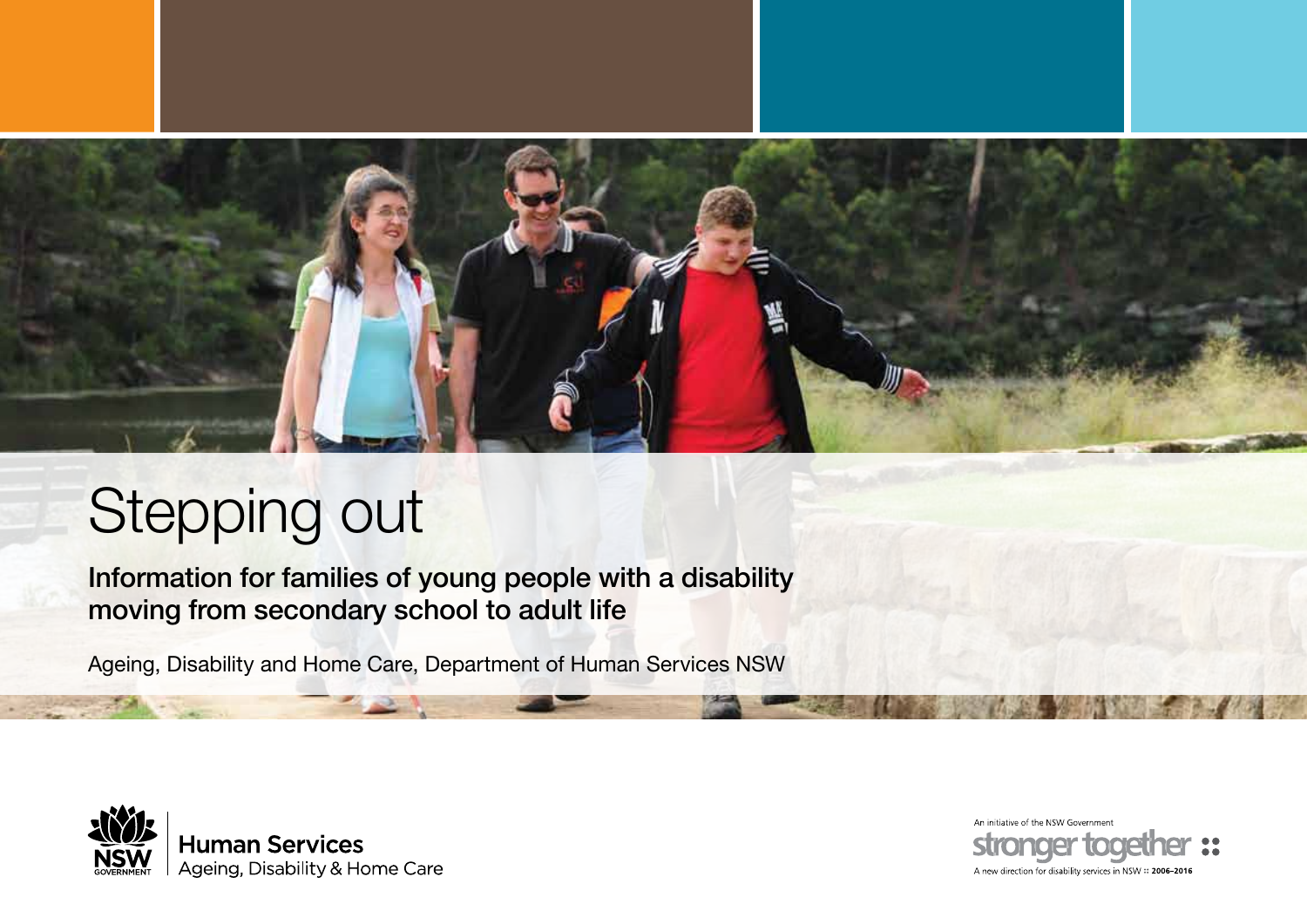## <span id="page-1-0"></span>Acknowledgements

This booklet has been developed for the Ageing, Disability and Home Care, Department of Human Services NSW (ADHC) by Dr Stephen Winn, University of New England and Professor Ian Hay, University of Tasmania, in conjunction with Professor Trevor Parmenter and Dr Vivienne Riches, Centre for Developmental Disability Studies, the University of Sydney. It is an initiative of the NSW Government's 10-year disability plan *Stronger Together: A new direction for disability services in NSW 2006-2016*.

Contributors to this booklet include young adults with a disability, parents, carers and families of young adults with a disability, service providers, and representatives from government, nongovernment and Catholic secondary schools.

The information and views expressed do not necessarily reflect the views or information held by ADHC, the NSW Government or the Minister for Ageing, Minister for Disability Services and Minister for Aboriginal Affairs.

Every care has been taken in the preparation of this publication and the information it contains is believed to be accurate. However, ADHC does not accept any responsibility for errors, omissions or inaccuracies.

ADHC does not accept liability for loss or damage resulting from any reliance on information contained in this kit. It is suggested that professional advice be sought where necessary.

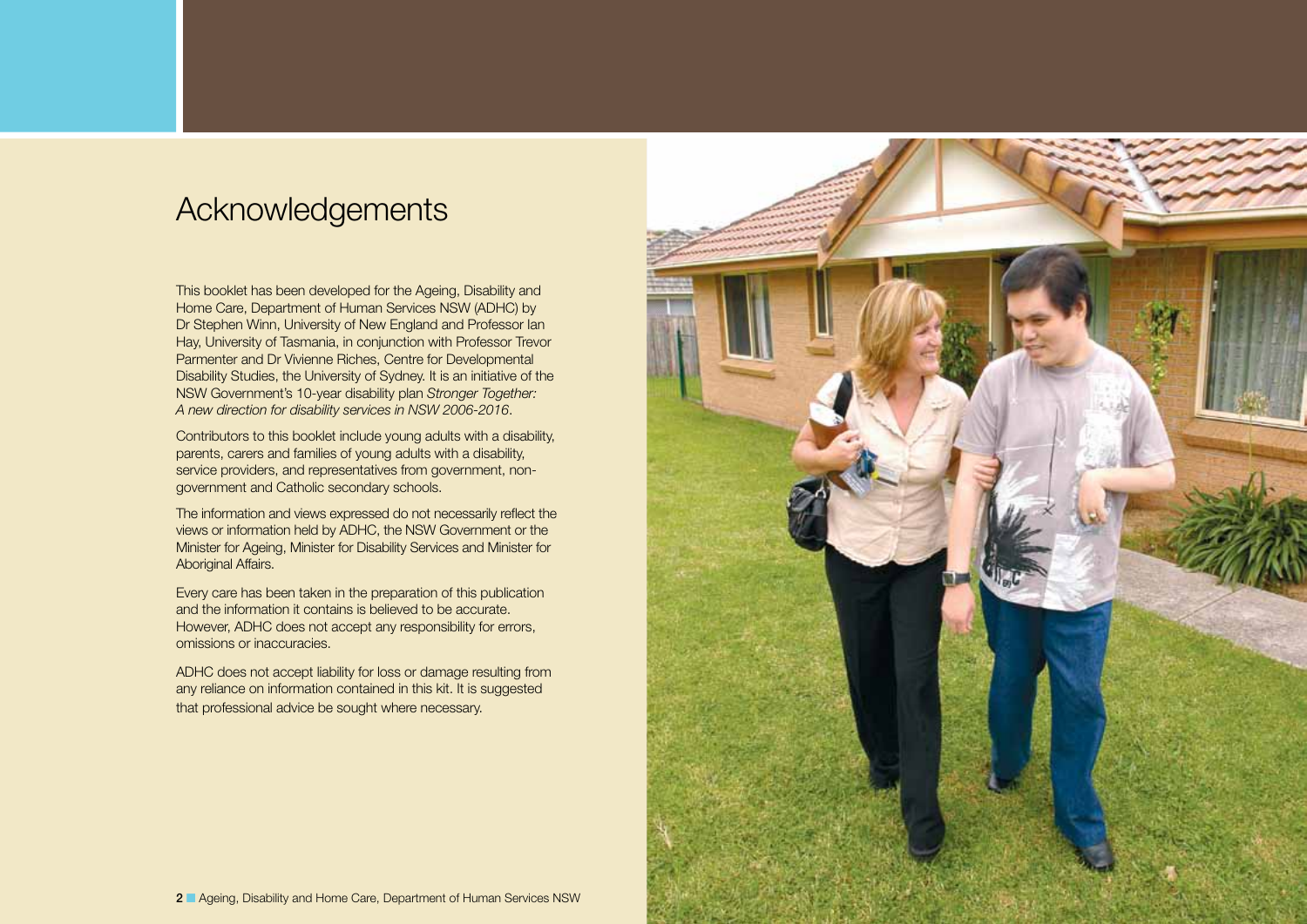## **Contents**

| Acknowledgements                             | $\overline{c}$ |
|----------------------------------------------|----------------|
| About this resource                          | 3              |
| <b>Stepping out</b>                          | $\overline{4}$ |
| Paul's story                                 | 5              |
| A story by Anne's mother                     | 6              |
| Further education and training               | $\overline{7}$ |
| Employment                                   | 8              |
| Participating in the community               | 10             |
| Accommodation                                | 12             |
| Respite                                      | 13             |
| Income support and money management          | 14             |
| Physical and emotional health                | 15             |
| Tim's story                                  | 16             |
| Recreation, leisure and sport                | 17             |
| Friendships and relationships                | 18             |
| Disability advocacy and information services | 19             |
| What if you don't speak English?             | 20             |
| <b>Useful contacts</b>                       | 21             |

## About this resource

*Stepping out* provides information to help families support their teenage son or daughter with a disability move from secondary school to adult life. The information has been developed from:

- research findings
- focus group meetings held across NSW
- input from parents and service providers to a website forum
- advice from a Project Advisory Group established by Ageing, Disability and Home Care, Department of Human Services NSW (ADHC).

This resource is not intended to be exhaustive. Young people with a disability and their families are diverse and have wide ranging needs, interests and talents. For this reason the booklet gives general information only. Readers are encouraged to use the links and contacts to seek more specific information that will be relevant to their own needs and interests.

Contacts, including phone numbers and websites, are located in the *Useful contacts* section at the end of this booklet.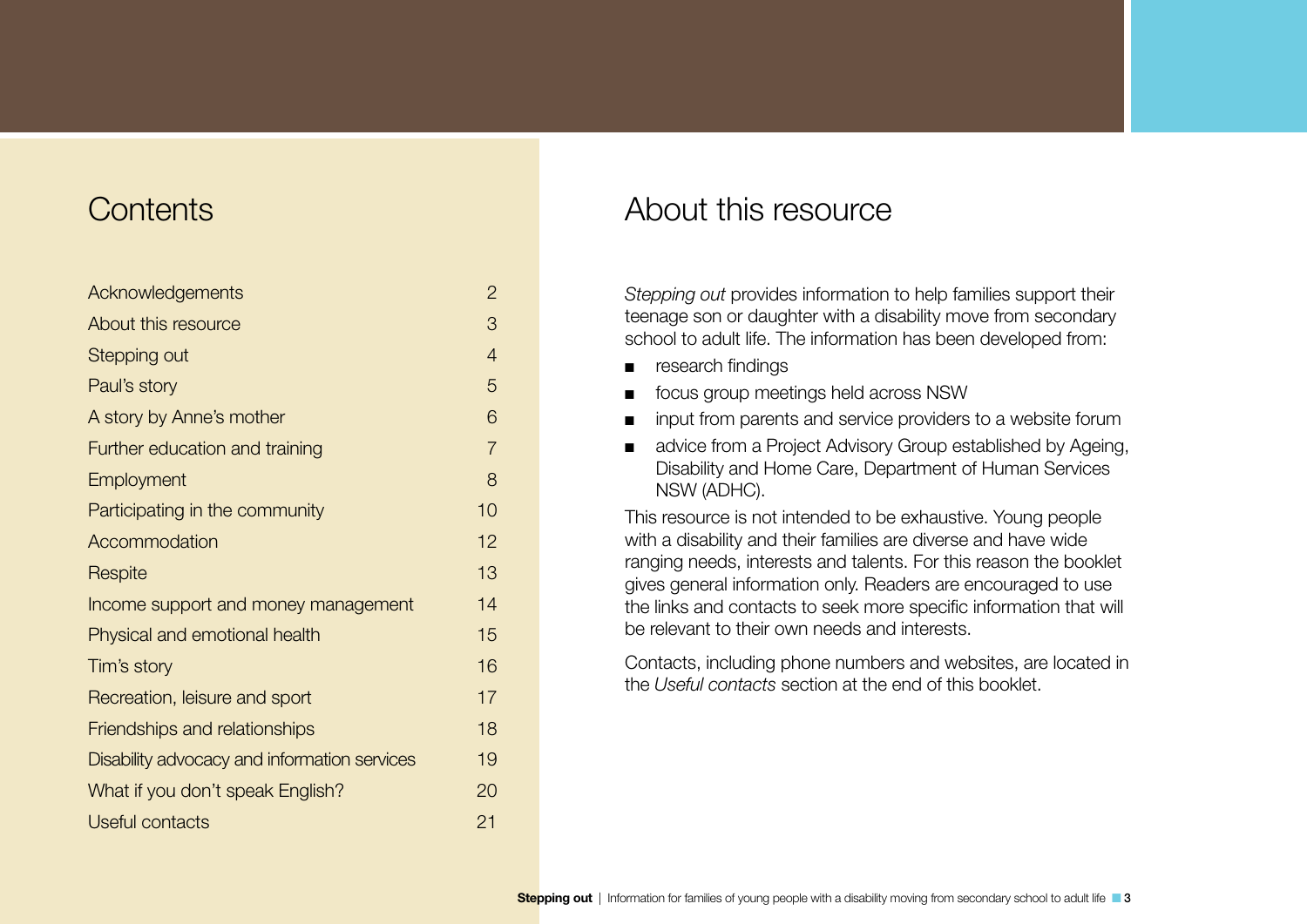## <span id="page-3-0"></span>Stepping out

Leaving secondary school means making the change from being a school student to becoming a young adult. It is a critical time and can have a significant impact on the lives of the young person and family members.

This transition period involves many changes which can be both challenging and rewarding. It is a time of moving towards independence and may not always be an easy or smooth process. Choices about further study, training for work and moving out of home all need to be considered.

The skills and achievements of young people need to be respected. As parents or carers, we are often challenged to have faith in the capacity of our adolescent children to make good choices about their future. It is also important to recognise adolescents have diverse opinions and need support from parents or carers to manage risks associated with choices they make.

The journey of stepping out helps parents and young people to come to a better understanding of each other.

Young people with a disability sometimes miss out on opportunities to participate in decision making. This may be due to the concerns of parents and others that they require a greater level of protection due to their vulnerability.

Change for young people requires careful planning. Access to relevant information and support services can help. Maintaining supportive relationships with family and others is also important.

Schools are well set up to help plan and provide support to young people who are preparing to leave school. Teachers and careers advisers can be of great help in this process.



This booklet contains information about issues young people may face during this period, such as managing health, finances, friendships and relationships.

It also emphasises the importance of creating opportunities for being included in the community when stepping out.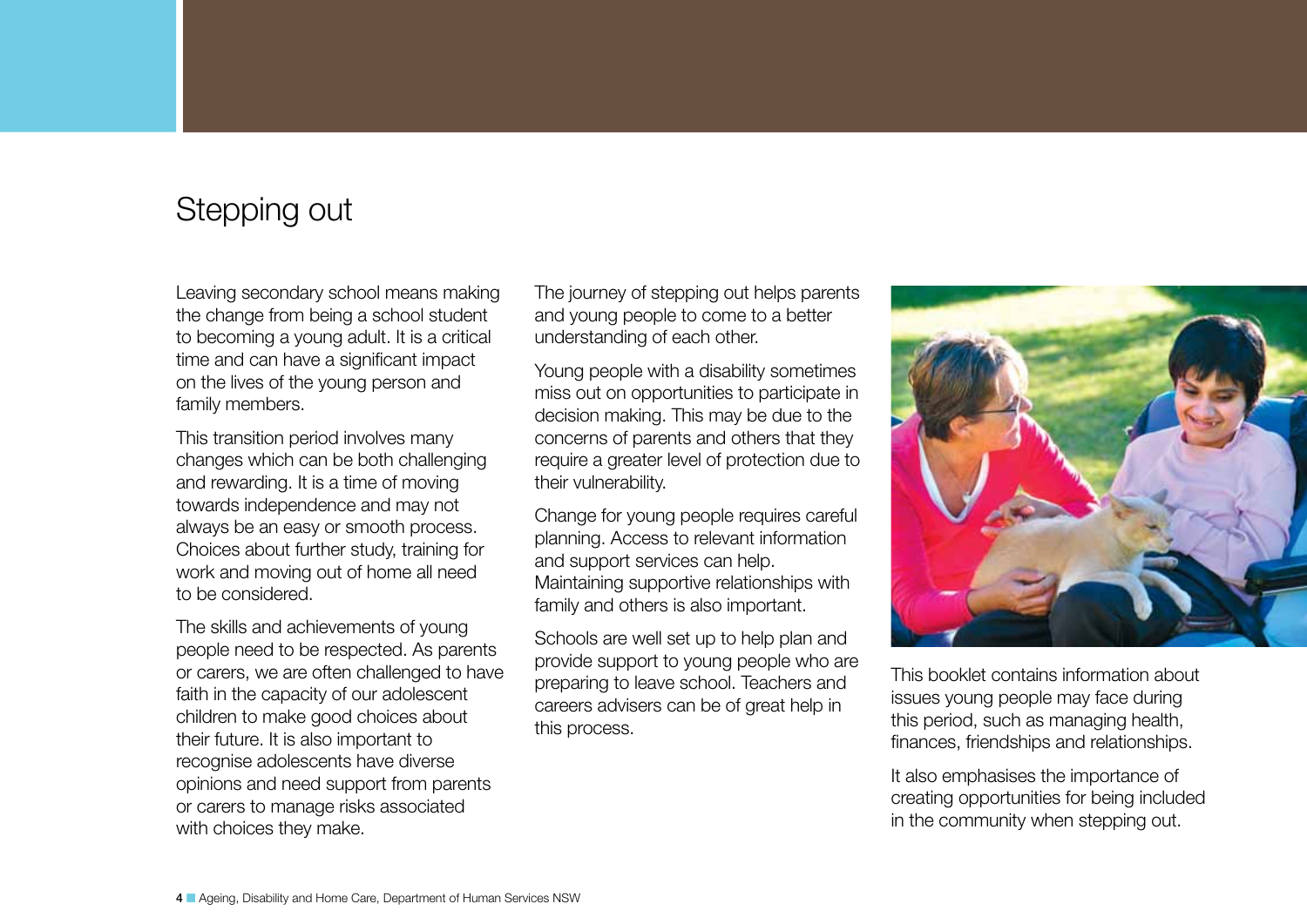## <span id="page-4-0"></span>Paul's story

Paul, who has an intellectual disability, attended his local secondary school like most teenagers. During his schooling Paul received support but sometimes found it difficult to listen in class and take notes. He was easily distracted and found it hard to follow written instructions.

Paul's parents wanted the best outcomes for him from school so he could succeed in his adult life. As he was nearing the end of Year 10, the school set up an individual planning meeting with Paul, his parents and staff to review his progress and develop some career goals. With support, Paul selected courses for Years 11 and 12 based on his interests and goals.

Paul also wanted to try activities that required hands-on experience. His school arranged work experience for Paul in hospitality and cookery and provided support for him to develop workplace skills.

Towards the end of Year 12 the school met again with Paul and his family to discuss his leaving school. Several options for the future were discussed including the Transition to Work (TTW) program, further education through TAFE Access Programs, and supported employment. It was suggested that Paul may enjoy an apprenticeship if some modifications were made, such as extra assistance with classroom learning and initial workplace training and support.

On completing school, Paul started a Transition to Work program that helped him develop vocational skills such as working safely and working with others. The program helped Paul to gain some work experience in a small restaurant. After a few weeks, Paul was offered casual work for a few hours per week.

During this time, the TTW program continued to provide ongoing support to Paul in maintaining his employment. This helped to increase his skills, knowledge and confidence.

After several months, the TTW Program Coordinator and Paul's employer contacted a local disability employment provider to discuss extra options available for Paul. As a result, Paul was offered a part-time apprenticeship in commercial cookery with support from the local disability employment provider and the local TAFE.

Paul is enjoying his apprenticeship and plans to become a qualified commercial cook.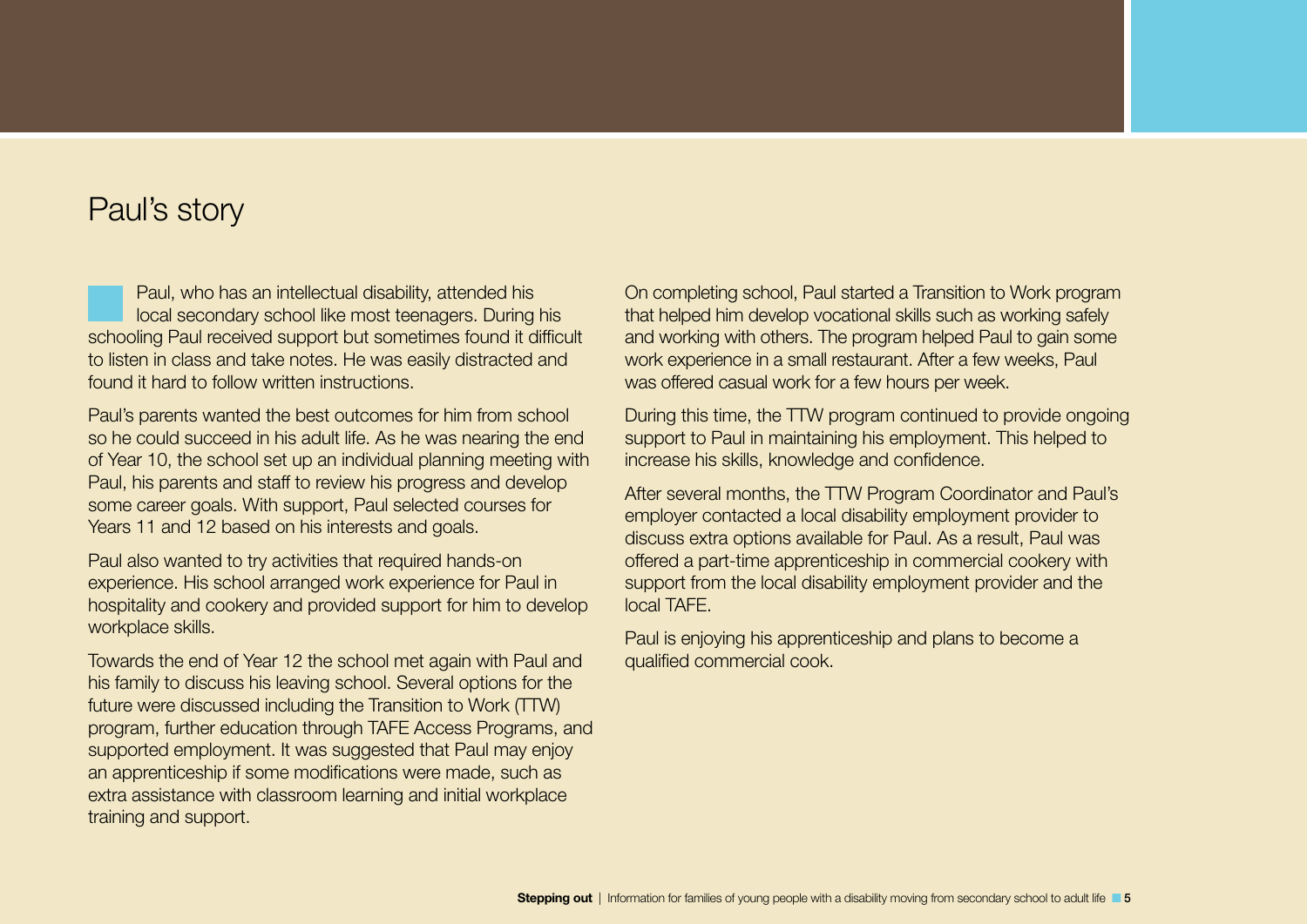## <span id="page-5-0"></span>A story by Anne's mother

"When we first found out about Anne's disability it was hard. We hadn't experienced anything like this before and we had various doctors giving us different ideas about what her likely life outcomes would be. It was hard for us. We had another daughter three years older. Although our family supported us and Dave is a great husband and father, it was hard on him as well.

We realised we had to do what was best for Anne given our limited resources and where we lived. We could have sold up and moved to the city "the big smoke"- but then we would have had no support, no friends and a lot more debt. We stayed in our small rural community and our friends rallied around.

When it came to Anne's schooling, we spoke to the local school principal and though the school had limited support Anne could have enrolled there.

Dave and I wanted the best possible outcome for Anne and decided to enrol her in a government school with special education facilities. This meant she had to travel an hour and a half each way to school, which is a lot to ask of a young kid. Anne's sister was upset about them going to different schools as she wanted to look after her little sister, but after we talked, she realised it was best for Anne.

On reflection, I guess if they could have both gone to the same school it might have been better. However, Anne's sister had friends from the community and sending her to town might have meant losing her friends.

Anne has learnt a lot at school, although she still needs support to communicate and needs a lot of help in many areas of her life. I worry about her future, how will she cope, who will look after her when Dave and I are gone? Will she have people who will look after her as we have done?

When Anne finished secondary school she entered a Community Participation program, which she is enjoying. The program has taught her a lot of things. She gets a bit down on the weekend when she can't go. For Dave and myself it is a bit of respite.

If we had help with transport it would make it easier, but I guess people could say we made the choice to live where we do and we love the community. I couldn't live in town, too many people, too busy. I think Anne will be okay, her communication skills are improving and she is becoming a little more independent."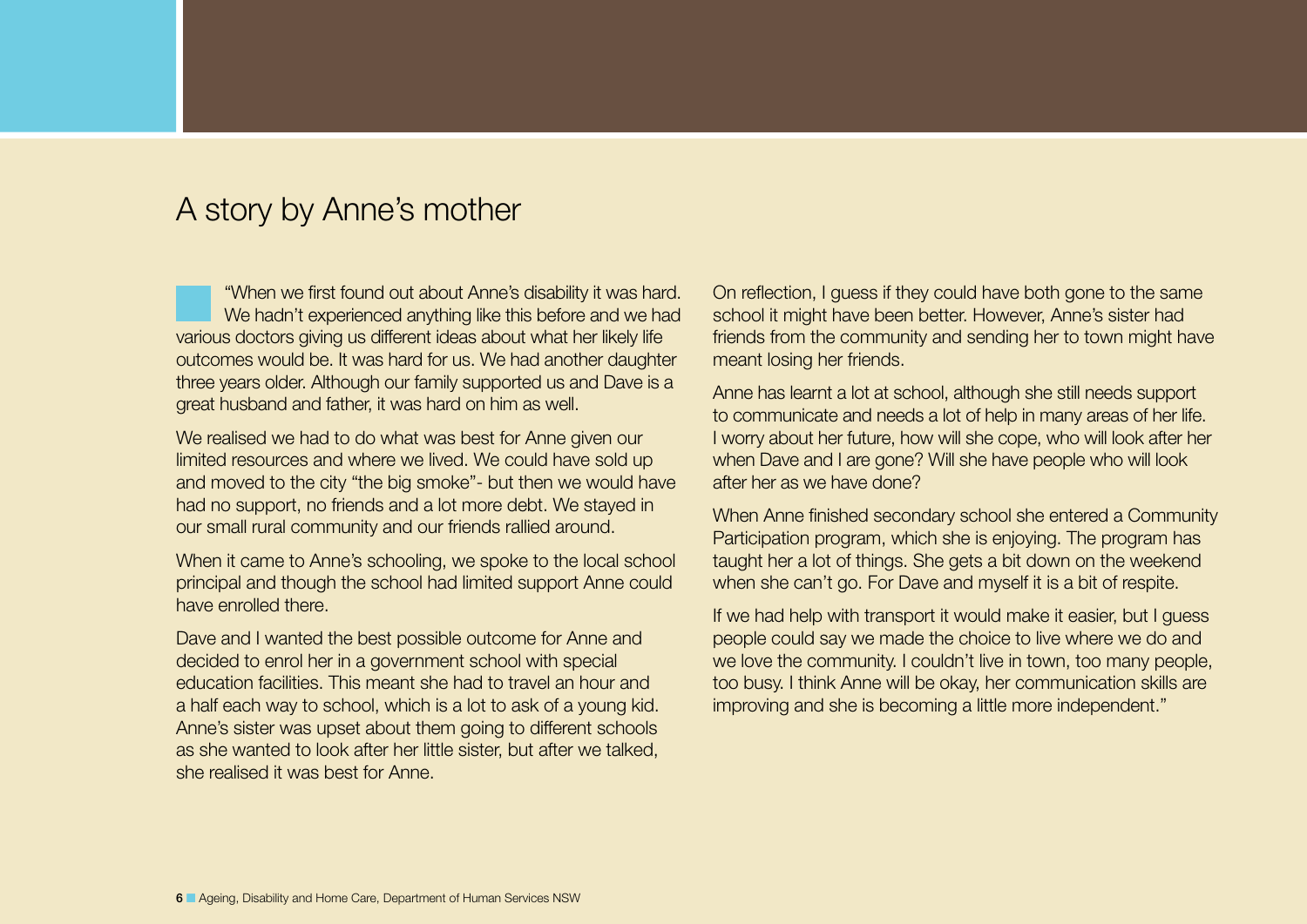## <span id="page-6-0"></span>Further education and training



Further education or qualifications can help young people:

- open up new directions
- expand their interests
- make new friends
- improve their self esteem and confidence
- choose career paths
- improve employment prospects
- enjoy interesting and happy lives.

There are several options available for young people with a disability who want to continue with formal education or training after secondary school. These can include attendance at a community college, TAFE college, university or Open Training Education Network (OTEN). Your school can provide advice and assistance in considering these options.

Contact details for these ongoing education and training options are included in the *Useful contacts* section.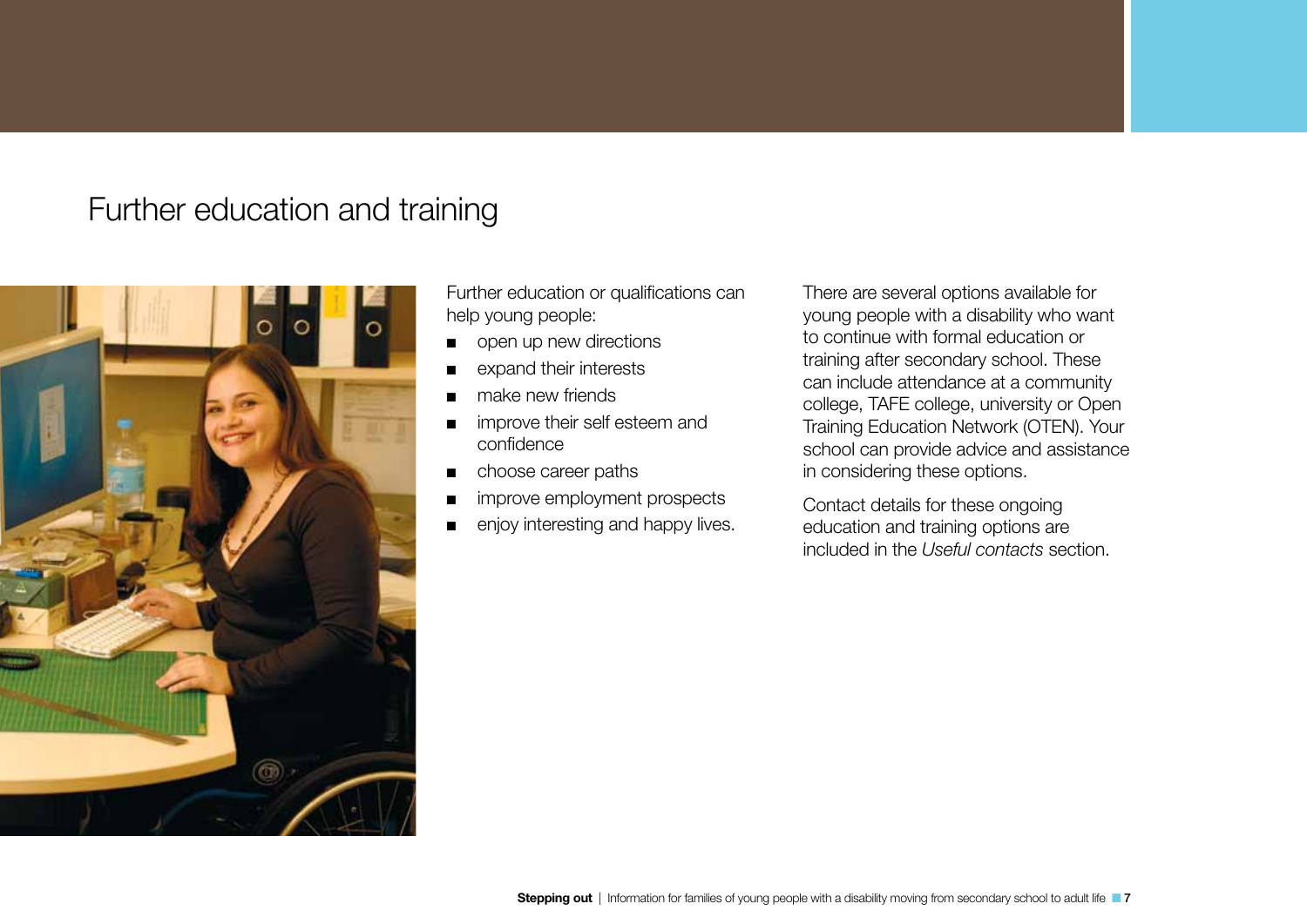## <span id="page-7-0"></span>Employment

Finding a job is an important part of moving into adult life. Work provides a meaningful use of time, builds confidence and skills, gives structure to the day and expands connections within the community.

In considering future employment, young people are faced with many questions and choices.

School is a good starting point to help understand the range of options available. Programs exist to support young people with a disability in the workforce.

### Looking for work

When looking for work, young people with a disability need to think about the:

- type of work they'd like to do
- work experiences they have enjoyed
- skills they have gained at school.

Talking with friends and people who already have a job can be very helpful. Some young people involve their parents in looking for work, others prefer to make their own decisions.

Employment and apprenticeship related websites are listed in the *Useful contacts* section.

### Disability support services

The Disability Support Officer at Centrelink can help young people with a disability look for work. Centrelink can provide information about employment and other supports in your local area.

### Open employment

Some young people with a disability choose to take up jobs with award wages in everyday employment settings.

There are services to help job seekers gain and maintain employment or to become self-employed.

Disability Employment Services (DES) provides specialist assistance to job seekers with a disability who need ongoing support to find and maintain employment. Further information is available at the Disability Employment Service Infoline.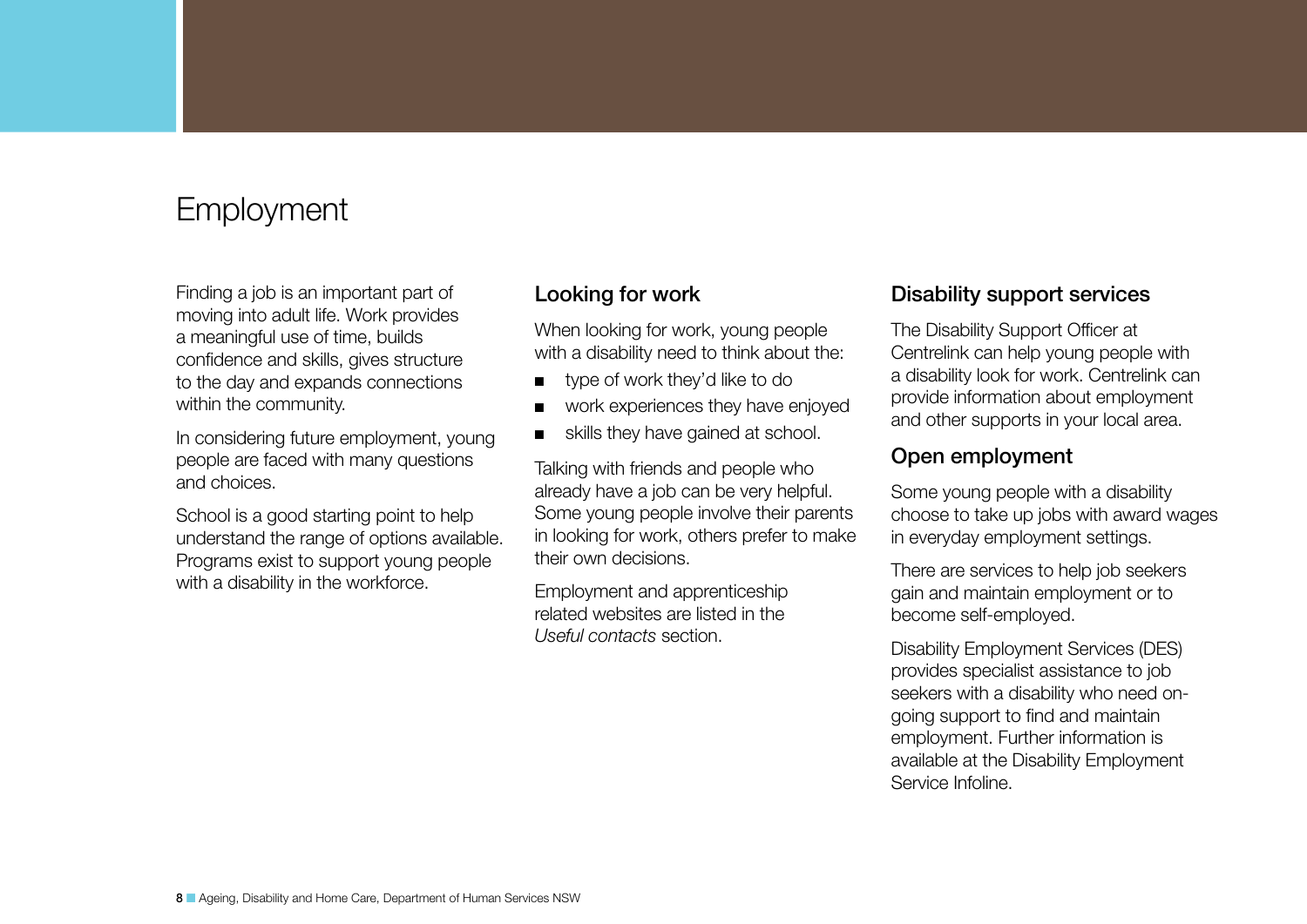### Workplace modifications

Sometimes modifications need to be made to the workplace so that a person with a disability can manage tasks. Information about how Centrelink can help employers in making workplace modifications is available from the Centrelink website.

### Supported employment

Some young people need extra help to participate in the workforce.

Supported employment services, otherwise referred to as Australian Disability Enterprises, provide young people with a disability with help to perform a job through job coaches, transport, technology, job training and individual supervision.

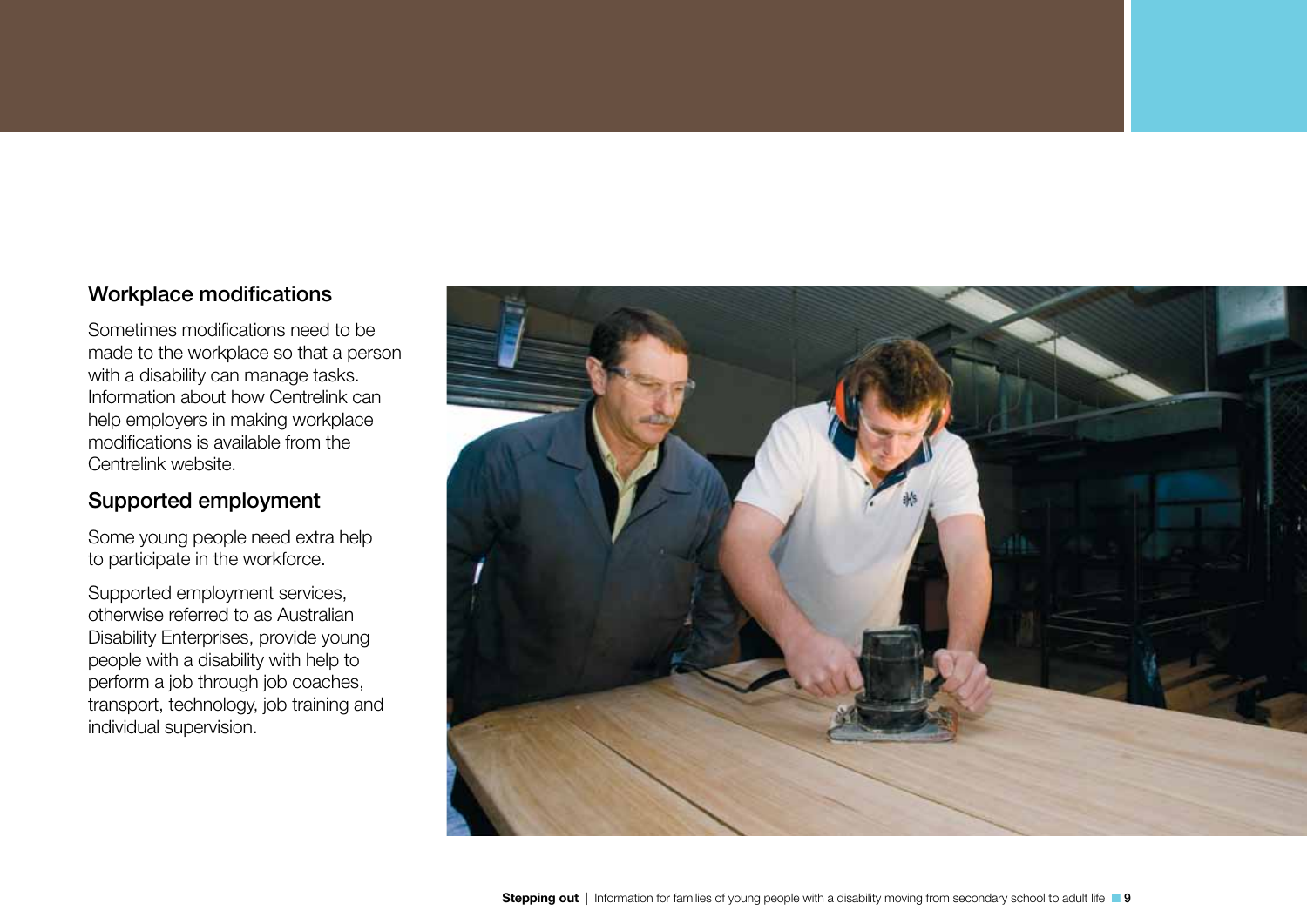## <span id="page-9-0"></span>Participating in the community



Young people with a disability often need help to develop the skills required to work towards their goals, increase their independence and participate as valued and active members of the community.

### Transition to Work program

Transition to Work is a two-year program that aims to achieve employment for young people with a disability.

Transition to Work primarily targets young people who have moderate to high support needs who are not immediately able to access employment or attend TAFE or university. It is delivered by a number of local service providers.

Access to the Transition to Work program is determined through an assessment which generally occurs while a person is still at school. Young people are supported to develop the skills and/or qualifications needed to get the type of job they want.

For information about the Transition to Work program contact the ADHC Post School Programs Information Line.

### Community Participation program

Young people with a disability who have moderate to high support needs, may require an alternative to paid employment or further education in the medium or longer term.

The Community Participation program has three service 'types' from which a young person can choose to best meet their goals. They can move between service types as their needs and goals change.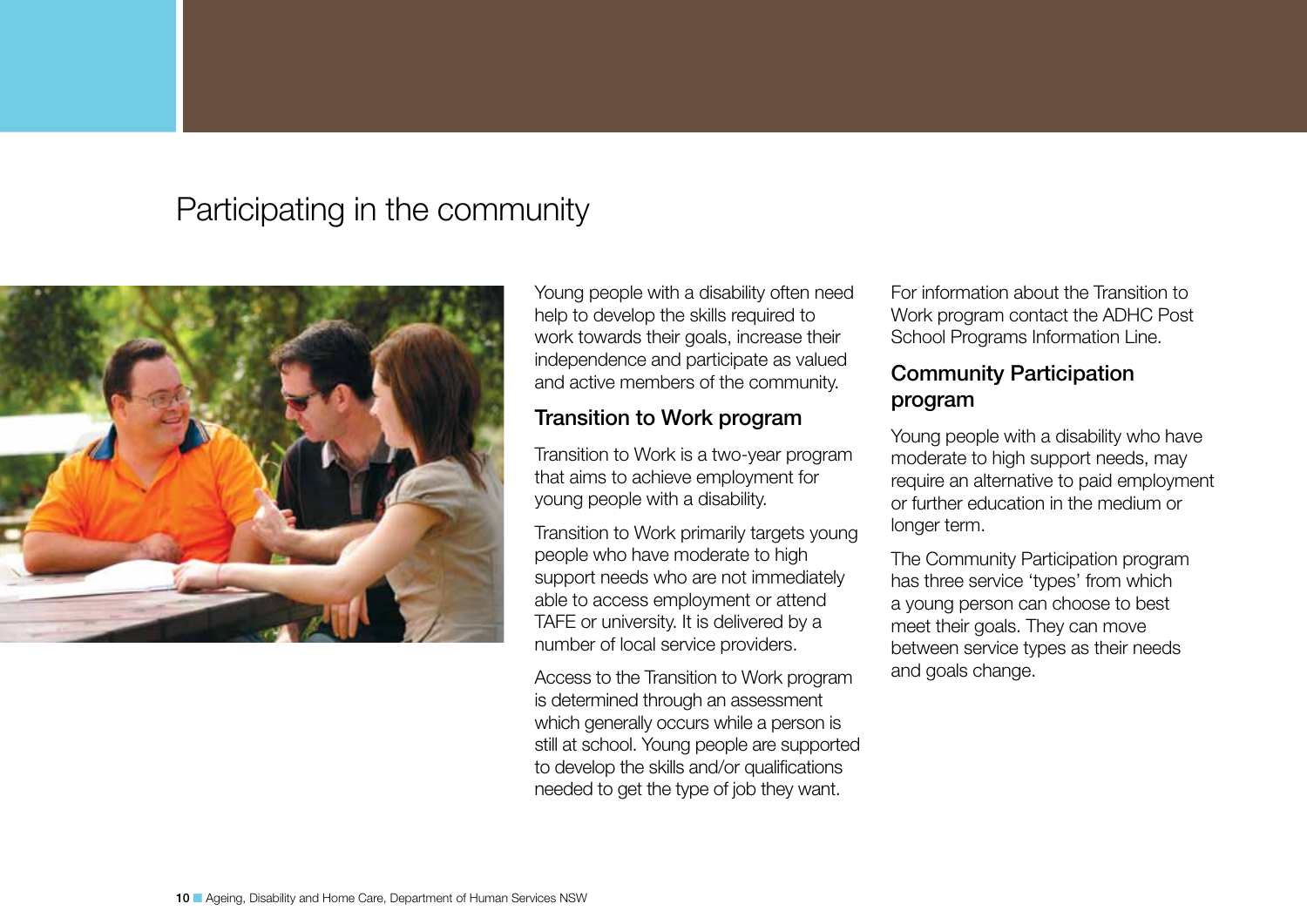- 1. Centre based with community access where the young person is supported by a service provider who helps design a program of activities that take place in a centre and in the community.
- 2. Individual community based options where the young person is supported by a service provider who helps design a program of activities in a range of community settings.
- 3. Self managed model where the young person and family design a specific program where the young person chooses, directs and controls the nature of their support. A support person helps the young person and their family to manage financial, legal and administrative matters.

Specialist services are also available for young Aboriginal people and young people from culturally and linguistically diverse backgrounds.

Each person in the Community Participation program receives a minimum of 24 hours of support each week and 30 hours support if they are assessed as having very high or exceptional support needs.

Access to the Community Participation program is determined through an assessment which generally occurs while a young person is still at school. Talk to your school for more information about the assessment process.

For information about the Community Participation program contact the ADHC Post School Programs Information Line.

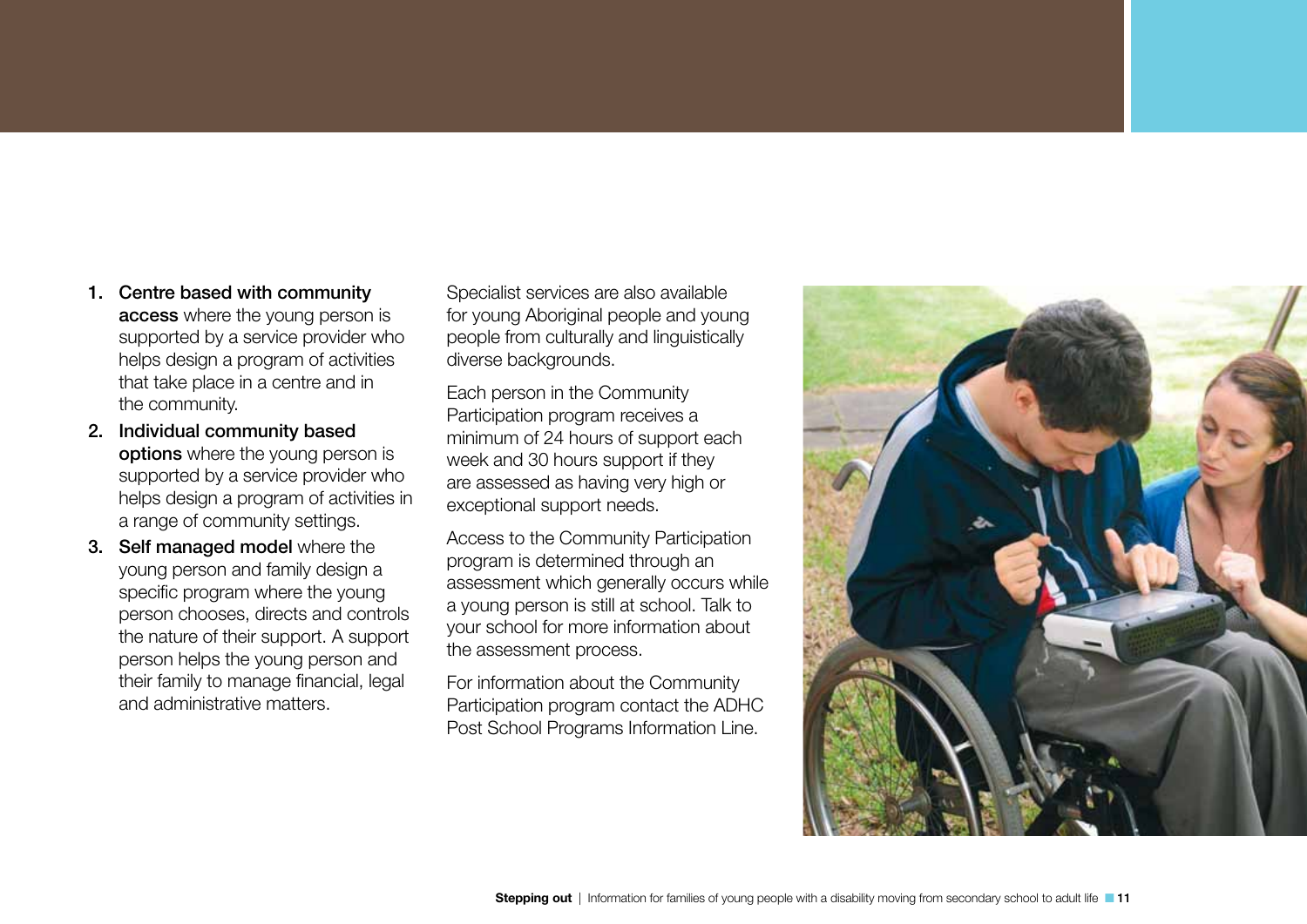## <span id="page-11-0"></span>Accommodation

Moving away from home may be a consideration for young people at some time after leaving school.

Moving away from home can be a challenging time with the need for support, sensitivity and understanding. Young people need help to gain the skills for successfully setting up house, but at the same time need to be allowed to learn from their mistakes

### Renting and share accommodation

Young people often choose to rent their own flat or share with friends. This is an option for some young people with a disability. Drop-in support can help with things like personal care and independent living skills and is available from ADHC or a non-government agency.

### Public and community housing

Young people with a disability may qualify for public and community housing and subsidies. People living in these arrangements may also get drop-in support. The subsidies provide financial help for people while they are waiting for Housing NSW find a suitable home. For more information refer to the Housing NSW website.

### Accommodation support

Young people with a disability may choose to keep living with their families and may get drop-in support to help them keep doing so. Some young people with a disability move out of home to live in the community, often with other people with a disability, and need significant support.

The type of support a person might receive depends on their needs and preferences, and the availability of the appropriate service.

Support can be all day and night or just for short periods. It can provide help with activities of daily living, focus on skill building and create opportunities to participate in community activities.

There are different types of accommodation where support can be provided such as in group homes, villas and apartments, co-located (eg granny flats), and flexible accommodation support packages. The accommodation is usually located in the community and is accessible to community and social supports such as transport, education, medical, employment and recreational facilities.

Accommodation support can be provided by ADHC or funded non-government agencies. For information about accommodation support contact your ADHC regional office.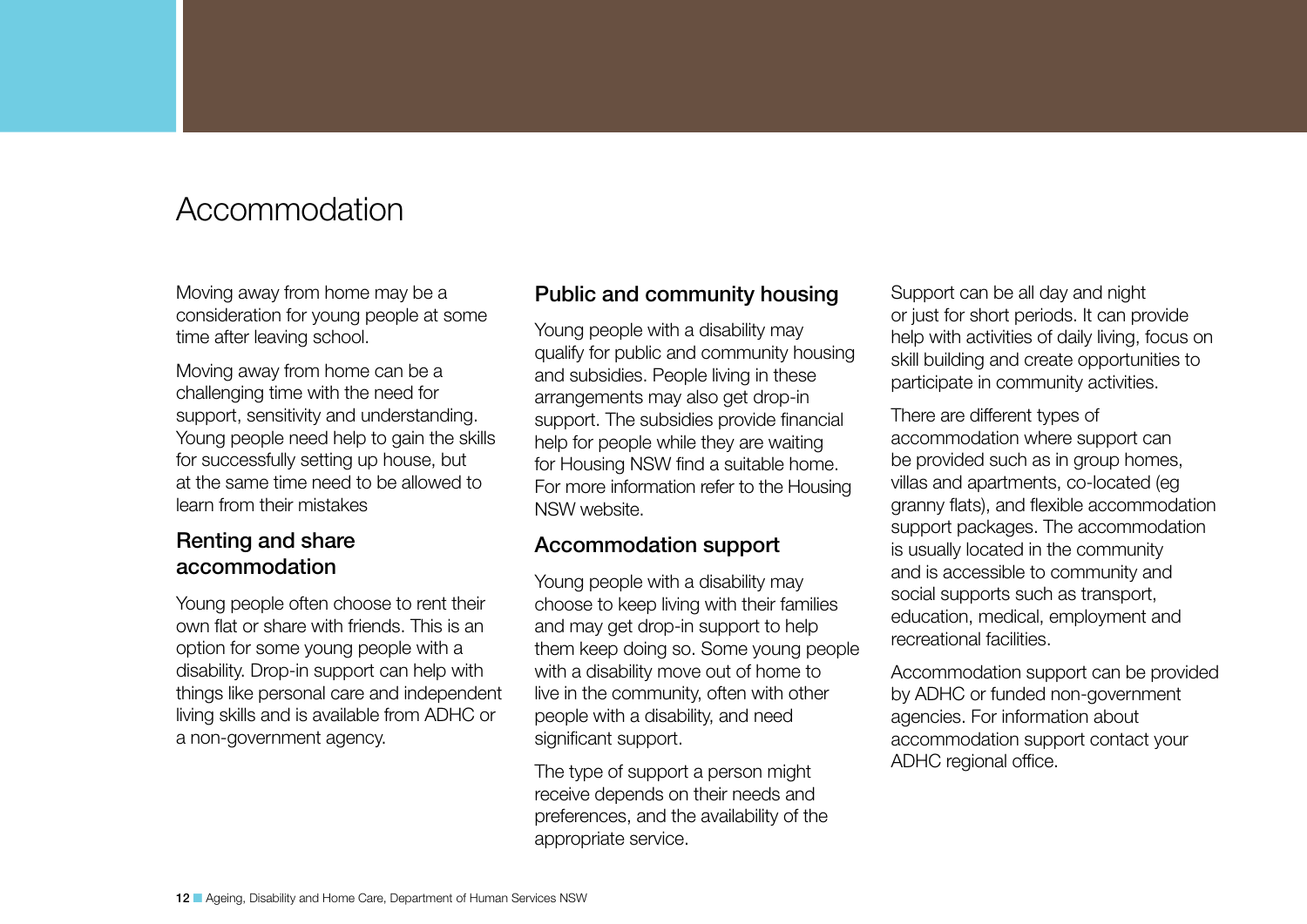## <span id="page-12-0"></span>**Respite**

The aim of respite is to support and maintain the relationship between the family and/or other unpaid carers and the young person with a disability, and provide positive, meaningful experiences for the young person.

The following types are available:

- 1. Own home respite is provided by paid staff in the home of the person with a disability.
- 2. **Host family** where respite is provided in the home of a volunteer host family.
- 3. **Peer support** matches the individual with a peer of similar age and interests, usually for leisure, recreation and group activities. This is usually targeted at children or young adults up to 25 years of age.
- 4. **Flexible** respite provides a range of service types, including in-home, host family and centre based to ensure flexibility.

Activities may include:

group activities, peer support, recreational activities and camps, holidays and weekends away.

- 4.1 Teen Time provides before and/or after school activities and vacation care to secondary school aged students with disabilities.
- 4.2 Respite camps provide opportunities for participation in social and recreational activities outside their normal day to day activities.
- 5. Centre-based where the person with a disability stays overnight or for a few days in a house in the community. This is not provided for children younger than seven years unless the child has complex health care needs.

For information about respite and eligibility criteria contact your ADHC regional office.

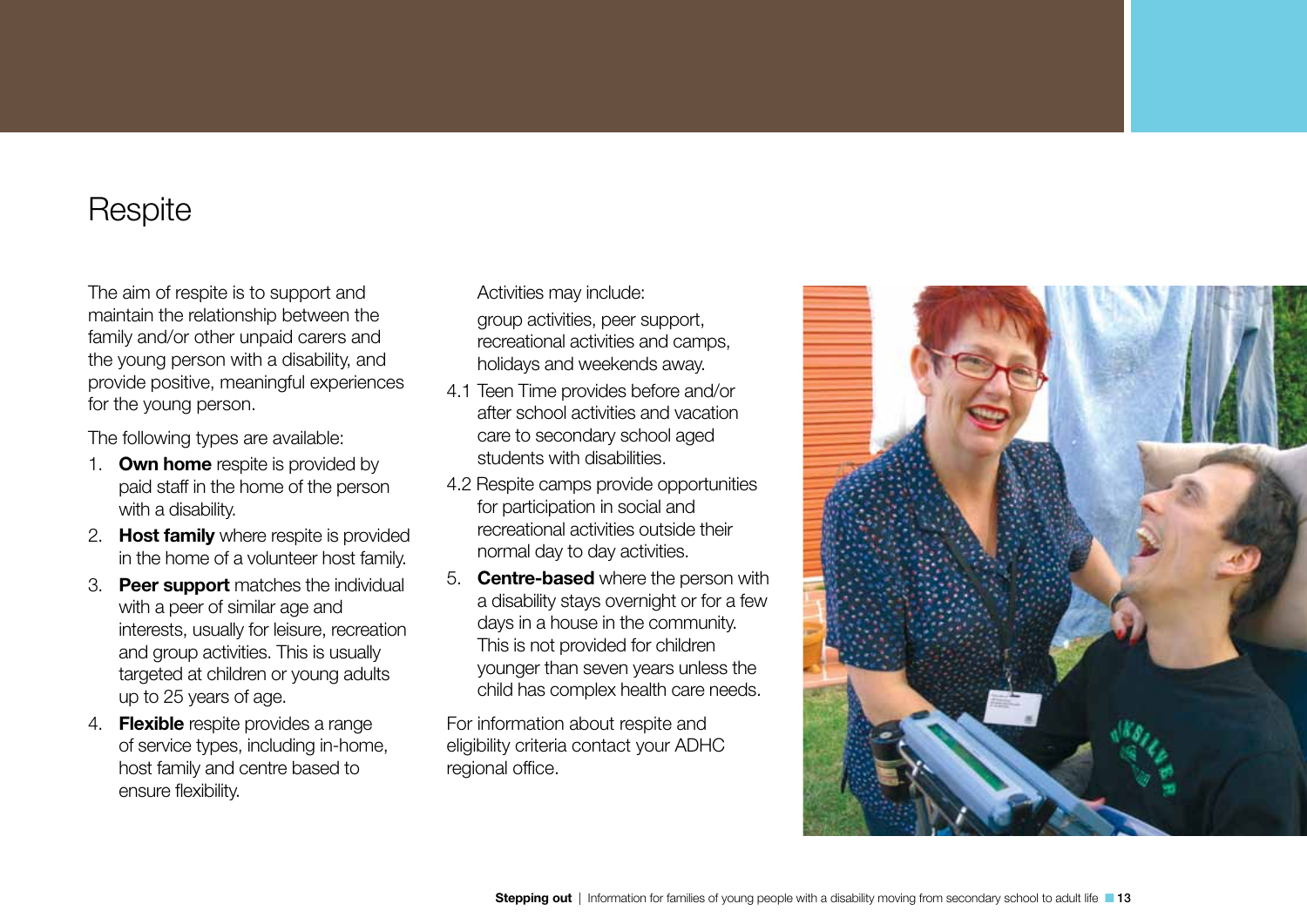## <span id="page-13-0"></span>Income support and money management

On leaving school young people begin to manage their own income. Some do this independently, others may need help.

### Centrelink services

Centrelink provides pensions and allowances to support people with a disability and their carers. If you need advice about financial support, contact Centrelink to make an appointment with a financial information service officer or to request booklets and fact sheets.

### Travel support

The Taxi Transport Subsidy Scheme, administered by the NSW Government, provides taxi travel at a half rate subsidy to people who are unable to use public transport because of a disability.

Young people receiving a disability support pension with a Pensioner Concession Card are eligible for travel concessions. For further information contact NSW Transport and Infrastructure, Taxi Transport Subsidy Scheme.

### Safeguards for financial management

The Guardianship Tribunal is a NSW Government tribunal established to protect people who have difficulty in making decisions for themselves. It can make guardianship and financial management orders for people 16 years and over. Refer to the Guardianship Tribunal website for further information.

The Public Trustee of NSW can help in making Wills, acting as Executor for deceased estates, managing Trusts or providing attorney services. Refer to the Public Trustee website.



### Understanding Money website

The Understanding Money website has information and resources on topics that can help with managing money.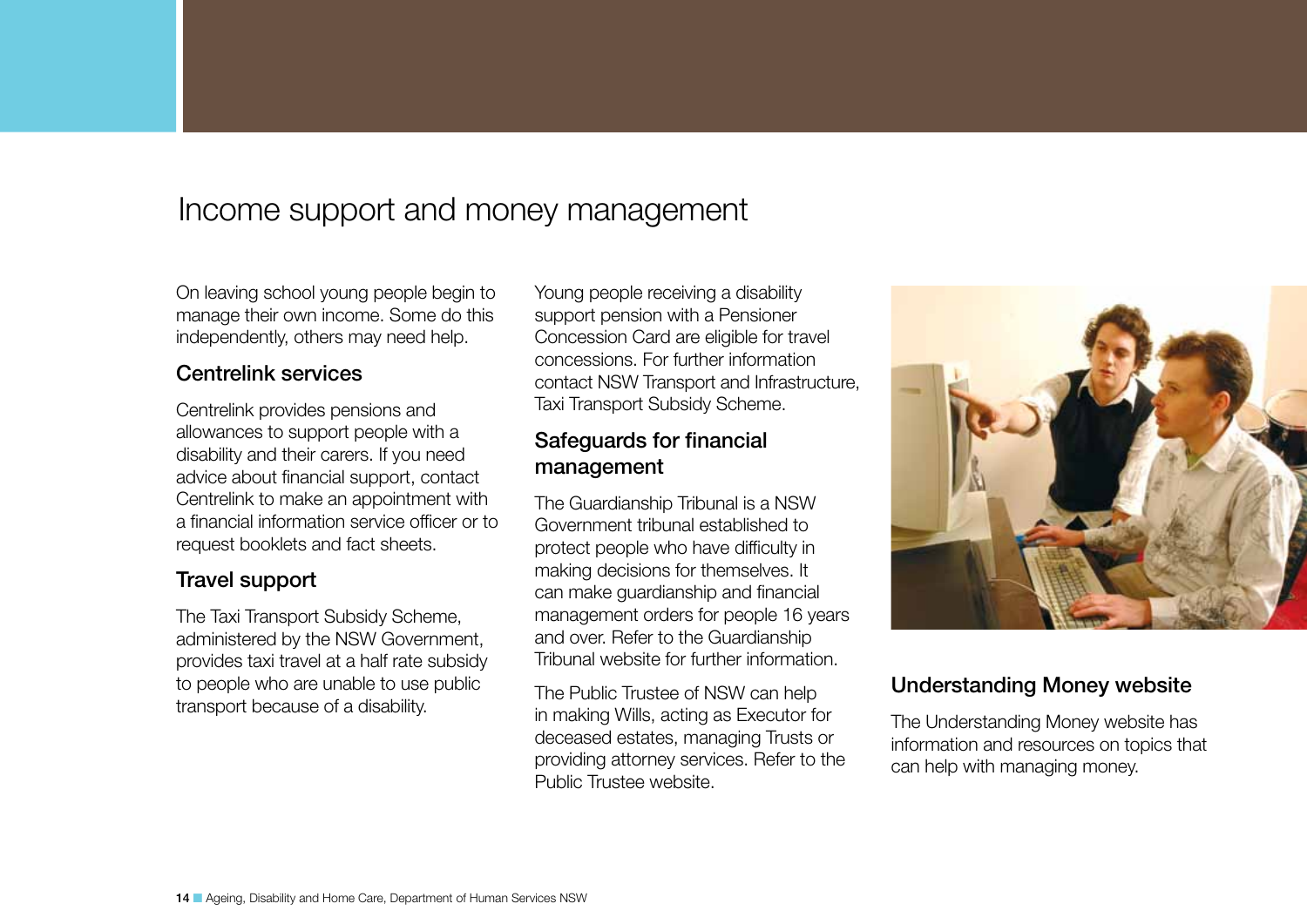## <span id="page-14-0"></span>Physical and emotional health

When leaving school young people take on the responsibility for keeping themselves healthy. While many young people with a disability manage independently, some will need support.

### Health and lifestyle

Maintaining a healthy lifestyle is important for physical and mental wellbeing. The NSW Health Transition Care website provides information about health issues for young people with a disability as they move from children's to adult health services.

### Consent to medical treatment

A person with a disability has a right to say yes or no to a proposed treatment. If the person is not able to understand treatment options or communicate their choice, the practitioner must obtain consent from a legally recognised substitute.

In NSW, there are laws that determine who is legally able to consent to medical and dental treatment

For further information contact the Guardianship Tribunal.

### Equipment to help people with a disability

Equipment to help people with a disability Appliances to support people with a disability may be funded through the Program of Appliances for Disabled People (PADP), located in NSW Health under EnableNSW. Access to PADP is means tested for adults but universal for children with a disability. Appliances must be prescribed by a clinician (usually a therapist of nurse).

Appliances can be sought from a clinician by contacting ADHC's regional information and referral line, or another relevant government or non-government provider.

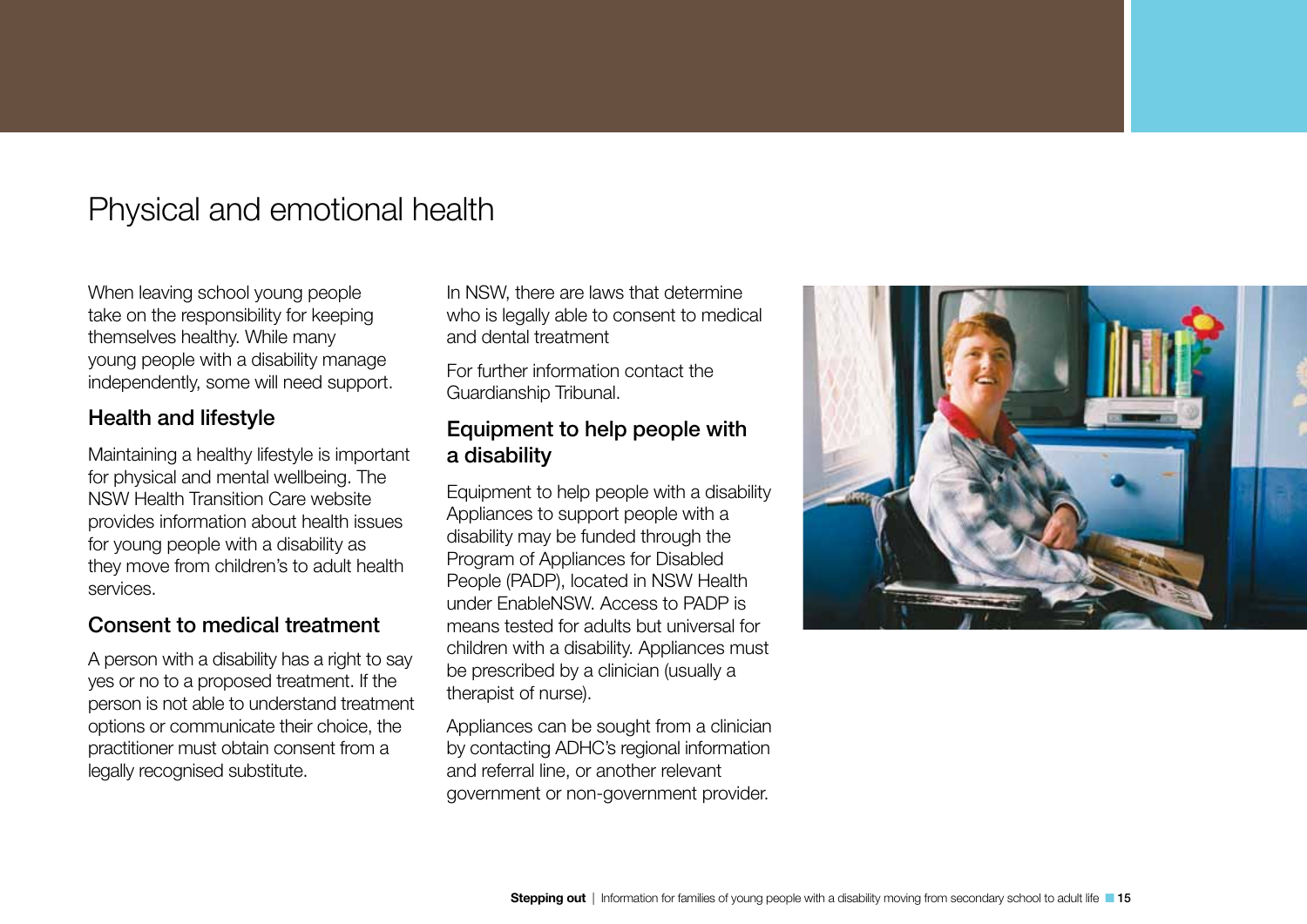## <span id="page-15-0"></span>Tim's story

"I went to a city secondary school and got my Higher School Certificate in 2006. My final year at school was great. One of my favourite subjects was a fish breeding project where I went to class with the mainstream students and showed them how to breed fighting fish.

I went to a local fishing club which had a kind of open day for kids and people with a disability to try fishing. I had a great day, catching a bag full of really good black fish. I met Paul, who thought I had potential with my fishing and signed up to the fishing club that day. I like fishing because it gives me some time out, is relaxing and addictive.

On a good day with Paul, we will catch up to 20 fish. My dad took me when I was younger, but now I go with my mates or on my own.

I have learnt a lot of skills and techniques from fishing with Paul so now I usually always catch fish and enjoy eating them.

I helped to start Fisho's Social Group where I help other people with a disability to learn what I know about fishing. They always catch something. I hope the Fisho's group is something I can run myself in the future and that I may be able to make it my job."

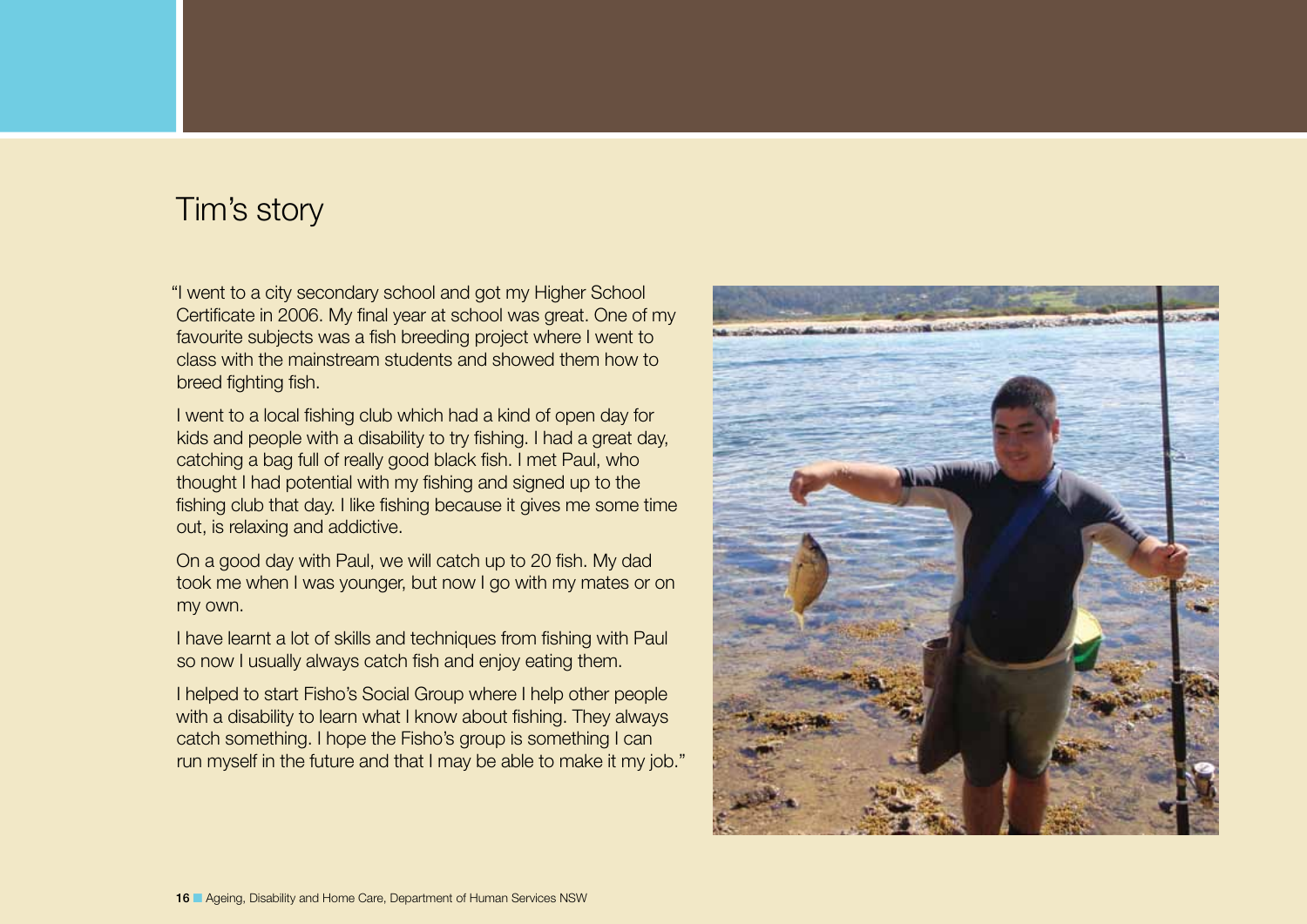## <span id="page-16-0"></span>Recreation, leisure and sport

There are many opportunities for young people to be involved in recreation, social and leisure activities after leaving school.

Many young people with a disability enjoy participating in local sporting groups and organisations.

Recreation and leisure activities provide opportunities to develop personal interests, talents and abilities as well as the chance to connect more closely with family, friends and the community.

These activities provide a chance for young people with a disability to be open to new experiences and friendships.

There are some organisations which focus on providing activities for people with a disability. Some of these are listed in the *Useful contacts* section.

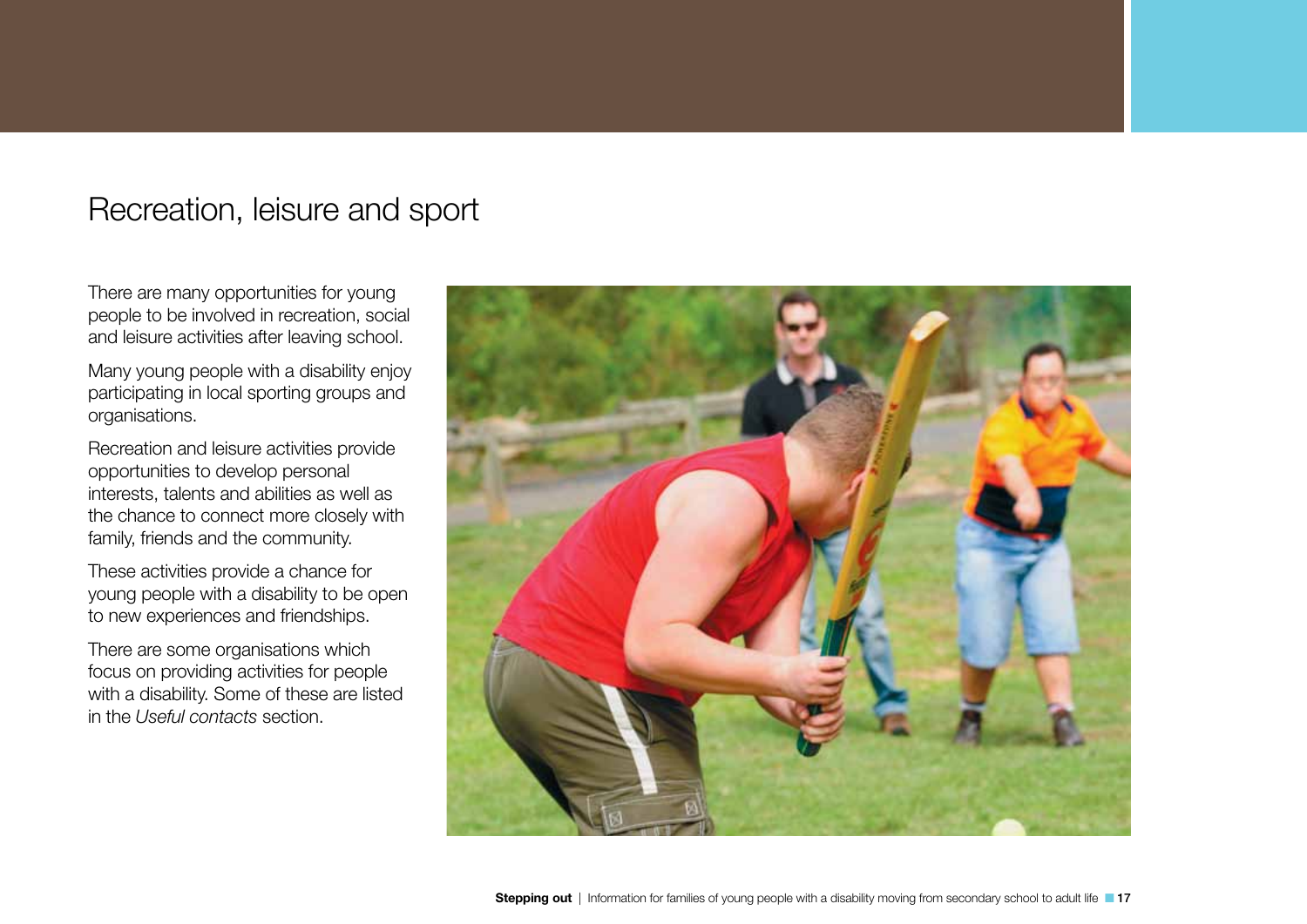## <span id="page-17-0"></span>Friendships and relationships



As young people leave school, it is easy to fall out of touch with school friends. Meeting new friends is important to young people at this time.

The Youth NSW website has useful information on activities that connect young people.

### Aboriginal Disability Network

The Aboriginal Disability Network NSW brings together Aboriginal and Torres Strait Islander people with a disability to give each other support.

### **Sexuality**

Young people are exploring and developing their interest in relationships and sexuality and may need support in addressing these issues.

Helpful resources are available from the local library, school and family planning organisations.

Talking to your son or daughter about issues relating to sexuality is an ongoing process. Be aware that learning will come from a range of sources including peers, family members and through school education programs.

Ask your school principal about the school's approach to personal development programs.

Family Planning NSW provides reproductive and sexual health services in NSW.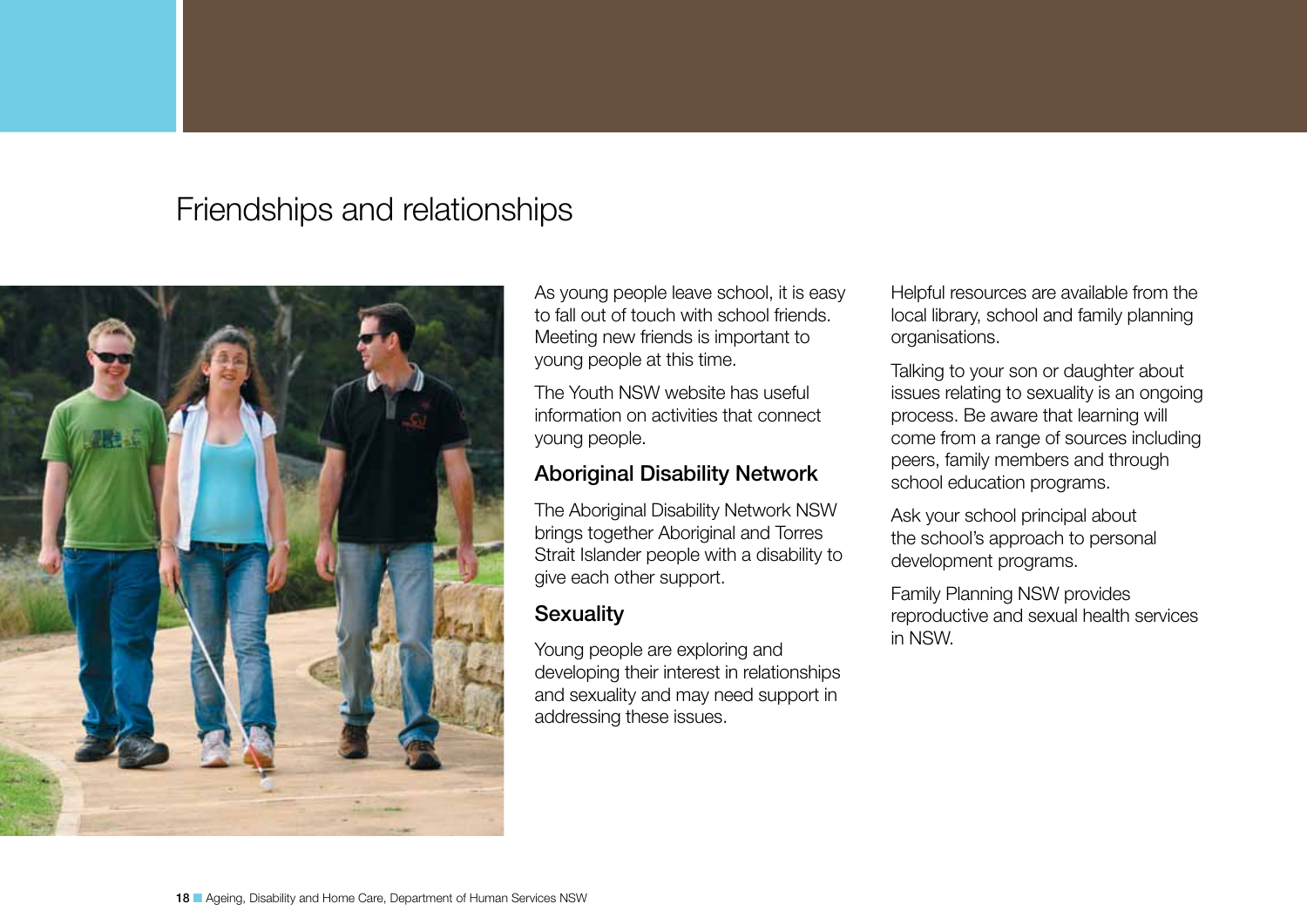## <span id="page-18-0"></span>Disability advocacy and information services

### Advocacy

Advocacy services help people with a disability to increase the control they have over their lives. This includes the representation of their interests and views in the community. Types of advocacy include:

- self advocacy programs to help people with a disability in developing their skills, knowledge and confidence to be able to advocate on their own behalf
- citizen advocacy where organisations link people with a disability with an independent community member who advocates for them
- group advocacy through organisations such as the NSW Council for Intellectual Disability work to change systems that affect people with a disability
- parent/family advocacy which helps represent the interests of families of people with a disability in the community
- systemic advocacy by organisations that focus on making changes to government policy
- legal advocacy where lawyers and other skilled individuals help people defend their rights.

Advocacy services may help people with a disability, their families and carers in:

- developing capacity for self-advocacy
- making informed choices and increasing their participation in the community
- providing access to a trained professional advocate.

Extensive information on advocacy is available online by searching under the types of advocacy described above.

### Information services

Information services provide up to date information about disability services and equipment, and promote the development of community awareness.

For further information, including a directory of organisations that ADHC funds for advocacy and information services, visit the ADHC website.

The Australian Government's Department of Families, Housing, Community Services and Indigenous Affairs (FaHCSIA) also provides advocacy and information services. Refer to the FaHCSIA website for information.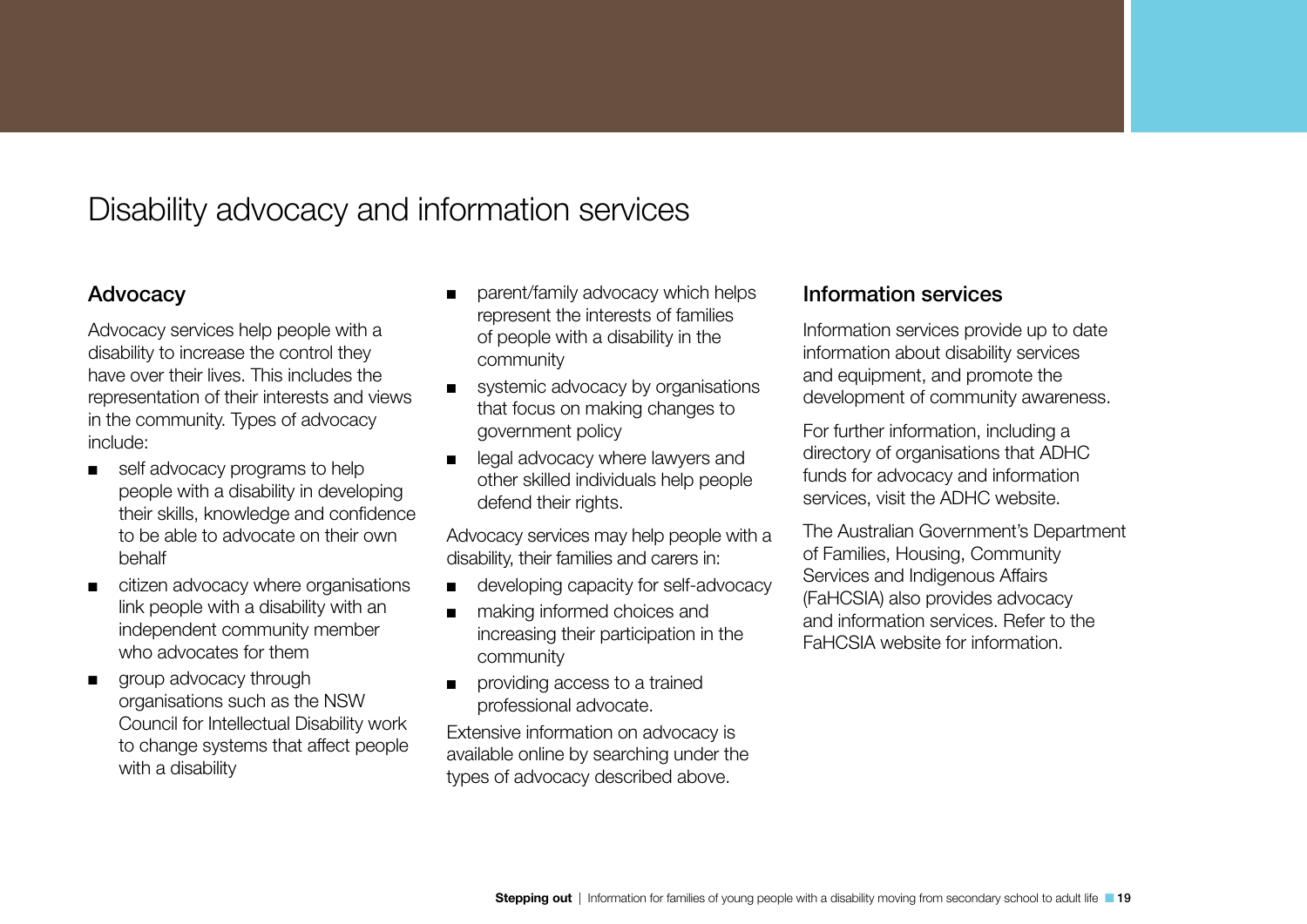## <span id="page-19-0"></span>What if you don't speak English?

If you don't speak English you can still get advice and information about the range of family, school and health services that can help your child.

To be connected to the agency or organisation from which you are seeking advice, telephone the Translating and Interpreting Service (TIS) on 13 14 50.

Tell the operator the country you are from and the language you speak.

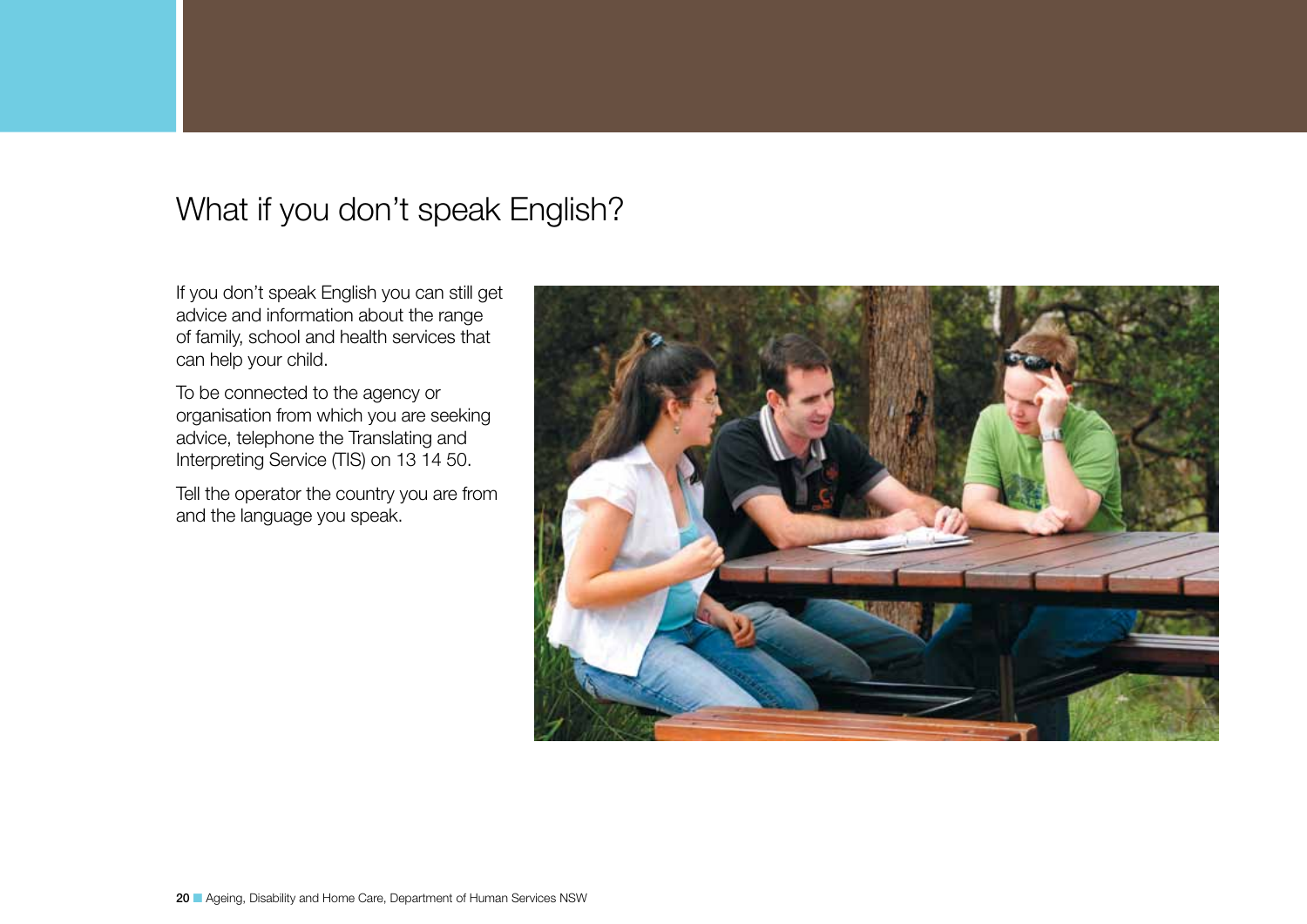## <span id="page-20-0"></span>Useful contacts – Government agencies

### Ageing Disability and Home Care Department of Human Services NSW (ADHC)

Provides a wide range of services for people with a disability and their families. Contact the Information, Referral and Intake (IRI) service in your local ADHC region.

| Metro North Region   | (02) 9841 9350 |
|----------------------|----------------|
| Metro South Region   | (02) 9334 3700 |
| Western Region       | 1300 134 450   |
| Northern Region      | 1300 364 563   |
| <b>Hunter Region</b> | 1300 205 268   |
| Southern Region      | 1300 841 566   |
| www.adhc.nsw.gov.au  |                |

### ADHC Post School Programs Information Line

Phone 1800 761 030 www.adhc.nsw.gov.au

### Australian Human Rights and Equal Opportunities Commission (HREOC)

Phone 1300 369 711

www.hreoc.gov.au

### Ausport

Inclusive coaching in sport. www.ausport.gov.au

### **Centrelink**

Provides advice to young people with a disability about getting a job. Ask to speak to your nearest Disability Employment Network. Phone 13 27 13 or 1800 810 586 www.centrelink.gov.au

### Centrelink Disability, Sickness and Carers line

Disability Support line 1800 810 586 Centrelink Multilingual line 13 12 02 Centrelink Indigenous Call Centre 13 63 80 www.centrelink.gov.au

Centrelink Career Information **Centres** 

www.dest.gov.au

### Centrelink Multicultural Services

Provides advice to refugee and migrant communities about Centrelink services. Phone 13 12 02

### Commonwealth Respite and Carelink **Services**

| Phone | 1800 052 222 |
|-------|--------------|
| ТTY   | 1800 555 677 |
|       |              |

www.health.gov.au

### Department of Education and Training (DET)

For advice about Government schools call your regional office. Phone 131 536 (This line will automatically refer you to the region from which you are calling). www.det.nsw.edu.au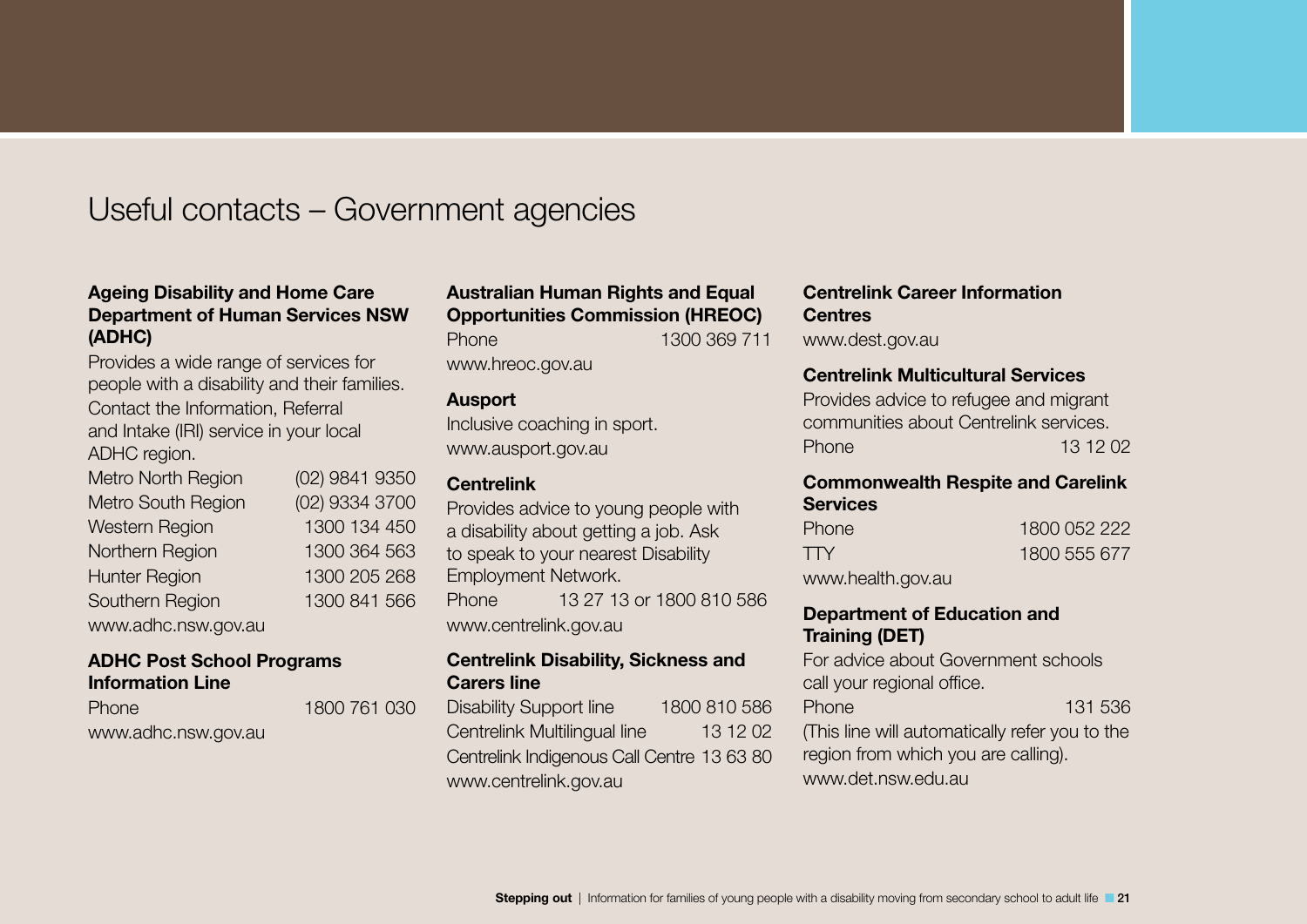### DET Regional offices

| Sydney                       | (02) 9217 4877 |
|------------------------------|----------------|
| <b>Sydney South West</b>     | (02) 9796 5446 |
| <b>Western Sydney</b>        | (02) 9208 9359 |
| Northern Sydney              | (02) 9886 7690 |
| <b>Hunter/Central Coast</b>  | (02) 4924 9999 |
| <b>Illawarra/South Coast</b> | (02) 4222 2929 |
| New England                  | (02) 6755 5934 |
| <b>North Coast</b>           | (02) 6652 0500 |
| Riverina                     | (02) 6937 3871 |
| <b>Western NSW</b>           | (02) 6841 2110 |
|                              |                |

### Department of Education, Employment and Workplace Relations (DEEWR)

The Australian government agency providing national leadership in education and workplace training, transition to work and conditions and values in the workplace.

Phone 133 397

www.deewr.gov.au

### Employment Service Info Line (DEEWR)

Provides advice and assistance to people with a disability. Phone 136 268

### Department of Families, Housing, Community Services and Indigenous Affairs (FaHCSIA)

Phone (NSW office) 1300 653 227 www.fahcsia.gov.au

### Disability Employment Network (DEN)

| <b>Phone</b>              | 1300 363 264 |
|---------------------------|--------------|
| www.workplace.gov.au      |              |
| <b>Job Access Adviser</b> | 1800 464 800 |
| www.jobaccess.gov.au      |              |

### Housing NSW

Information about public housing, including eligibility, is available at: Phone 1800 629 212 TTY 1800 628 310 Aboriginal Enquiry Line 1800 355 740 Interpreter required 13 14 50 www.housing.nsw.gov.au

### New Apprenticeships website

www.newapprenticeships.gov.au

### NSW Guardianship Tribunal

A legal tribunal located in Sydney which conducts hearings throughout NSW. Its purpose is to facilitate decision making for those people with a disability unable to make certain decisions by themselves. Phone 1800 463 928 TTY (02) 9381 9900

www.gt.nsw.gov.au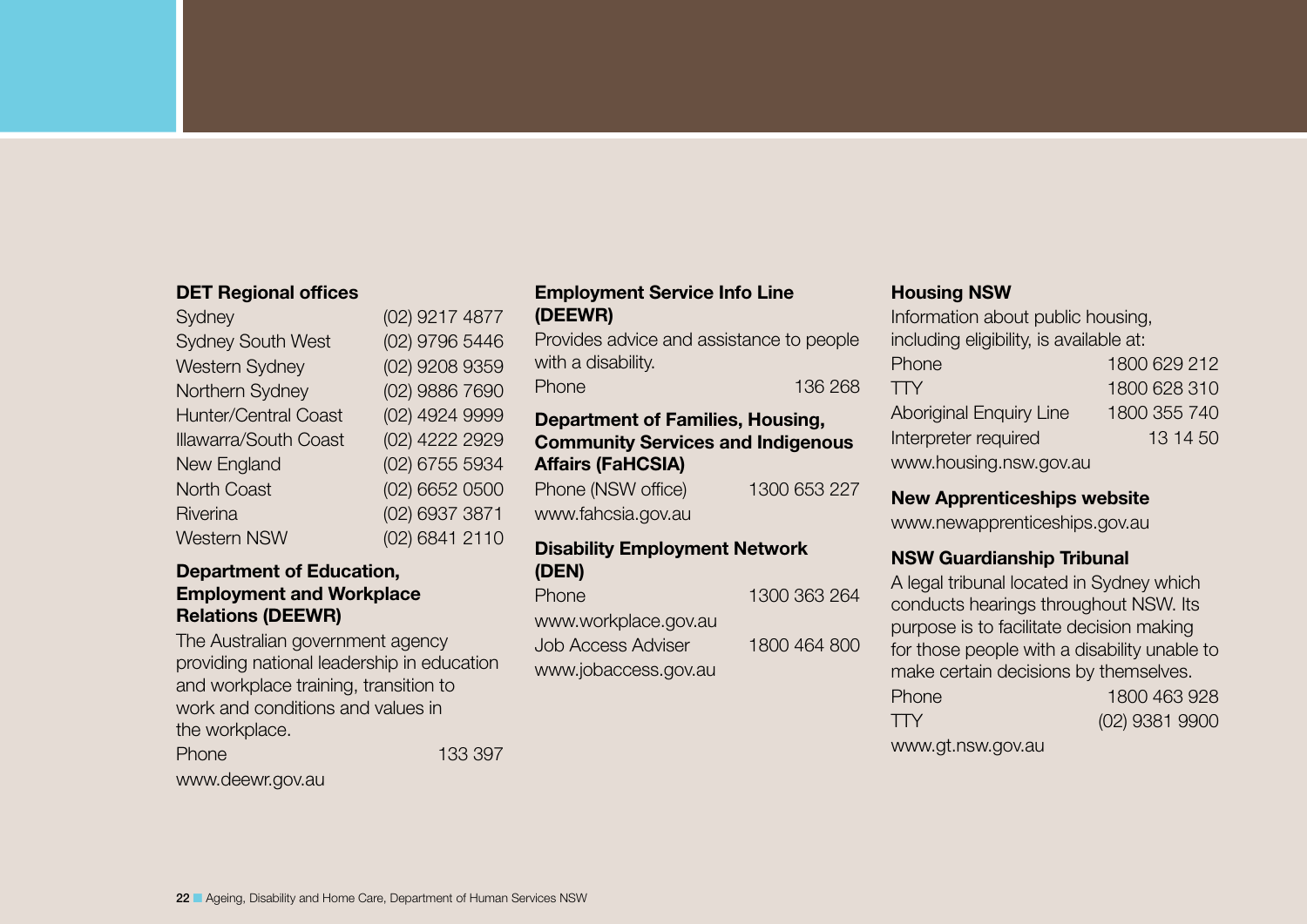### NSW Health

Phone (02) 9391 9000 TTY (02) 9391 9900

www.health.nsw.gov.au

### NSW Health Transition Care website

www.health.nsw.gov.au

### NSW Sport and Recreation

Phone 131 302 www.dsr.nsw.gov.au

### Open Training Education Network (OTEN)

Provides specialist distance education and training services for TAFE NSW. Phone 1300 362 346 www.oten.edu.au

### Public Trustee of NSW

Phone 1300 364 103 www.pt.nsw.gov.au

TAFE NSW

Provides support services to enrolled and prospective students with a disability. Phone 131 601 www.tafensw.edu.au/students/disabilities

### Taxi Transport Subsidy Scheme

Phone 1800 623 724 www.transport.nsw.gov.au

### Understanding Money website

www.understandingmoney.gov.au

### Youth NSW

Phone (02) 9716 2871 www.youth.nsw.gov.au

Phone 1300 300 630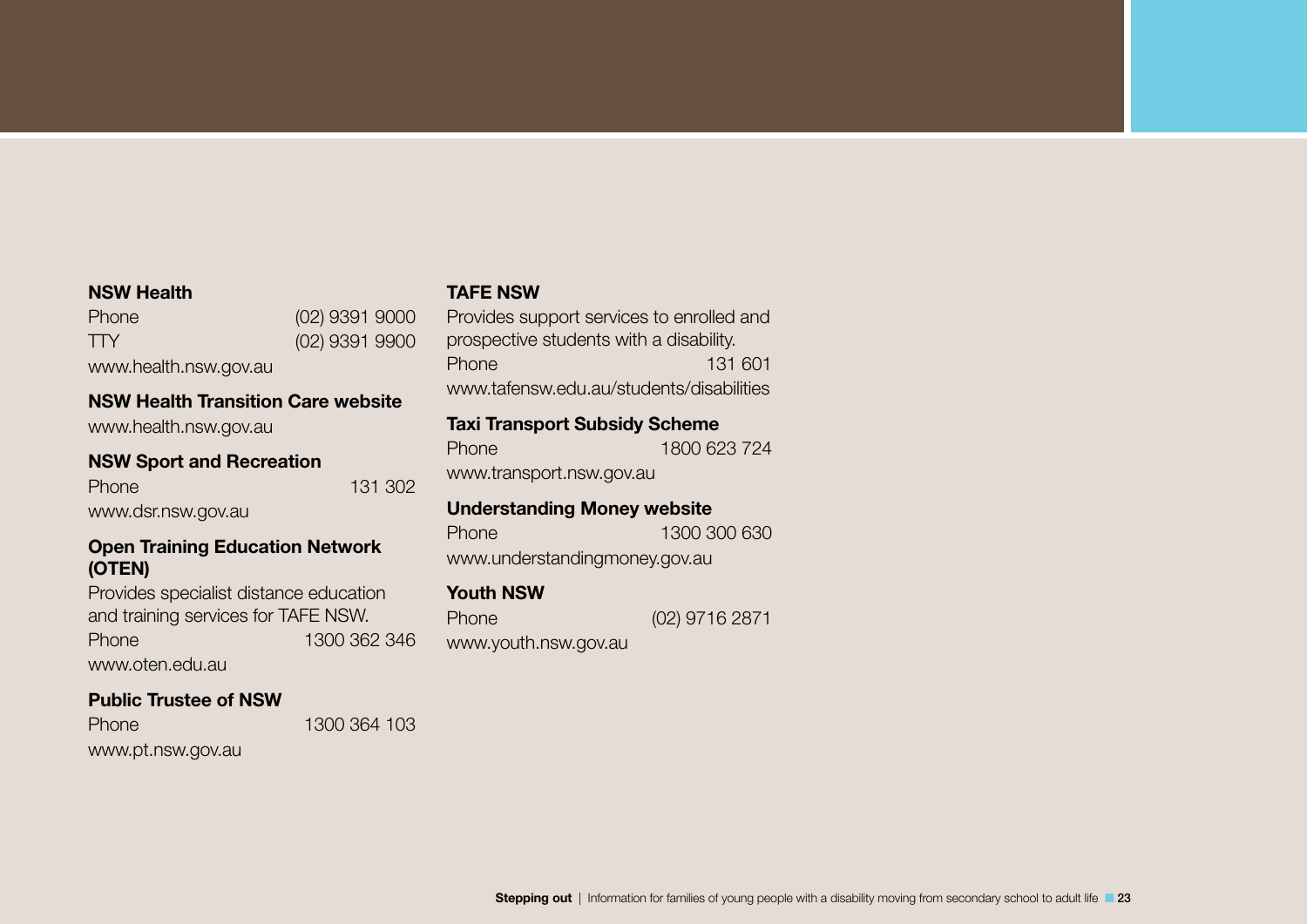## Other useful contacts

### Aboriginal Disability Network NSW

A network of Aboriginal and Torres Strait Islander people with a disability in NSW. Contact is through People with a Disability Australia.

Phone 1800 611 889 TTY (02) 9318 2138 www.pwd.org.au

### Aquatic activities

Aquatic activity for people with a disability and their family, carers and siblings. www.royallifesaving.com.au

### Association of Independent Schools of NSW

Phone (02) 9299 2845 www.aisnsw.edu.au

### Australian Disability Enterprises

A commercial business providing employment opportunities for people with a disability.

www.australiandisabilityenterprises.com.au

### beyond blue

Helping people with depression.

Phone 1300 22 4636 www.beyondblue.org.au

### Carers NSW

The peak organisation in NSW for carers who are caring for a person with a disability, mental health problem, chronic condition or who are frail aged. Phone 1800 242 636 www.carers.nsw.asn.au

### **CatholicCare**

Provides advice on local disability support services.

Phone (02) 9390 5377

www.catholiccare.org

### Catholic Education Commission, NSW (CEC)

Providing education and information on religious education. Contact the State Coordinator for Special Learning Needs. Phone (02) 9287 1555 www.cecnsw.catholic.edu.au

### CEC Diocesan offices

| Armidale                  | (02) 6772 7388   |
|---------------------------|------------------|
| <b>Bathurst</b>           | (02) 6332 3077   |
| <b>Broken Bay</b>         | (02) 9847 2600   |
| Canberra Goulburn         | (02) 6234 5455   |
| Lismore                   | (02) 6622 0422   |
| <b>Maitland Newcastle</b> | (02) 4979 1200   |
| Parramatta                | (02) 9830 5600   |
| Sydney                    | $(02)$ 9569 6111 |
| Wagga Wagga               | (02) 6921 1200   |
| Wilcannia                 | (02) 6853 9300   |
| Wollongong                | (02) 4253 0800   |
|                           |                  |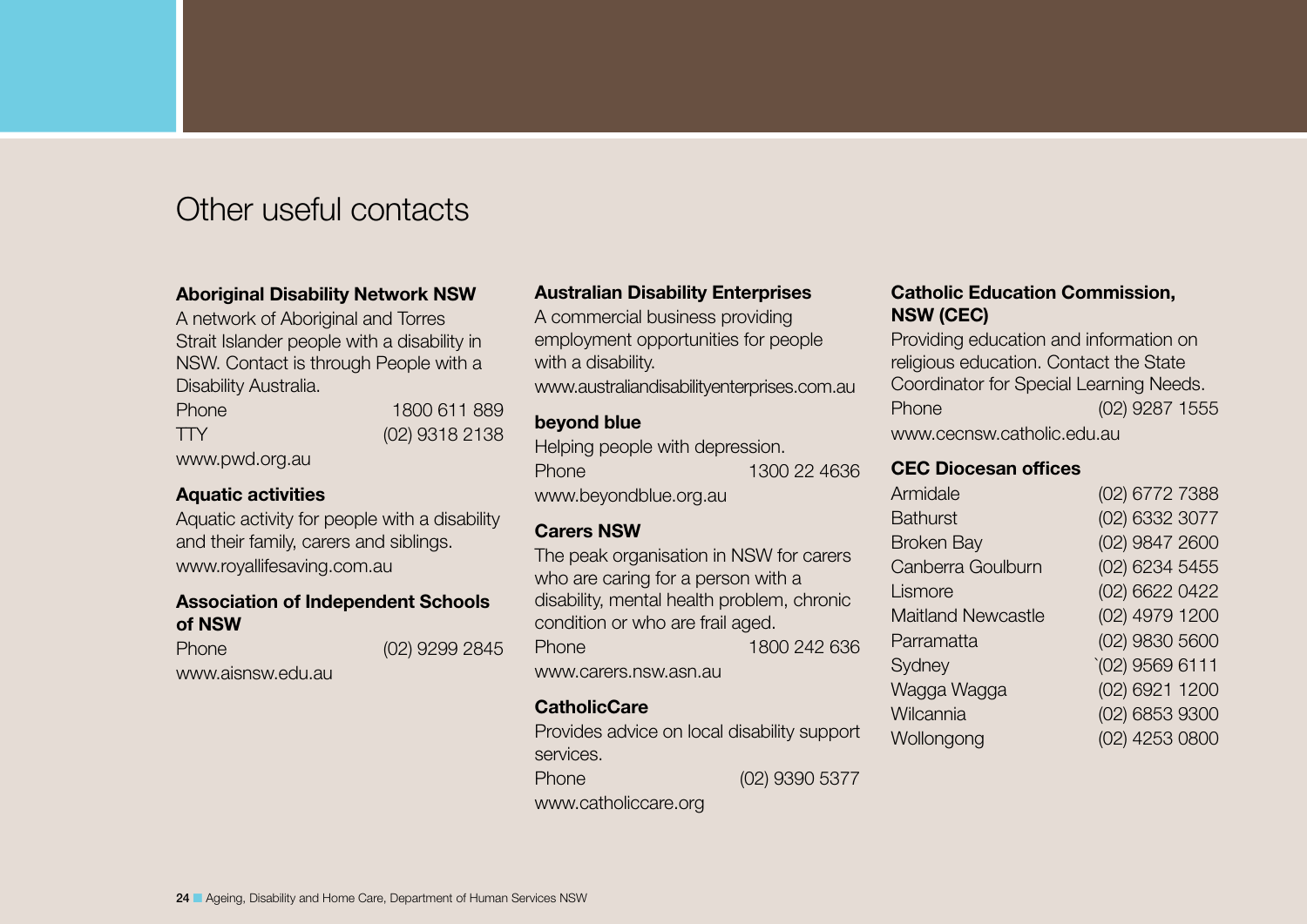### Community Colleges NSW

For information about courses available at local adult community colleges.

Phone (02) 9642 5622 www.communitycolleges.nsw.edu.au

### Disability Complaints Service (DCS)

Contact DCS if you have asked for assistance but feel you haven't been listened to or have been treated badly. Phone 1800 422 015 TTY (02) 9318 2138

### Disability Discrimination Legal Centre (DDLC)

| <b>Phone</b> | 1800 800 708 |
|--------------|--------------|
| <b>TTY</b>   | 1800 644 419 |
|              |              |

Service hours 9.30am–12.30pm Tuesday/Wednesday/Friday www.ddlcnsw.org.au

### Disability Services Australia

Provides employment and community support services for people with a disability. Phone 1300 372 121 www.dsa.org.au

### Family Advocacy

An independent, advocacy organization in NSW, working with families who have a child or adult with developmental disability. Phone 1800 620 588 www.family-advocacy.com

### Family Planning NSW

Phone (02) 8752 4300 www.fpahealth.org.au

### Kids Help Line

Provides a 24 hour online counselling service for young people aged 5 to 25 years. Phone 1800 55 1800

### Lifeline

Provides a 24-hour counselling service. Phone 13 11 14

### Mensline

A dedicated service for men with relationship and family concerns. Phone 1300 789 978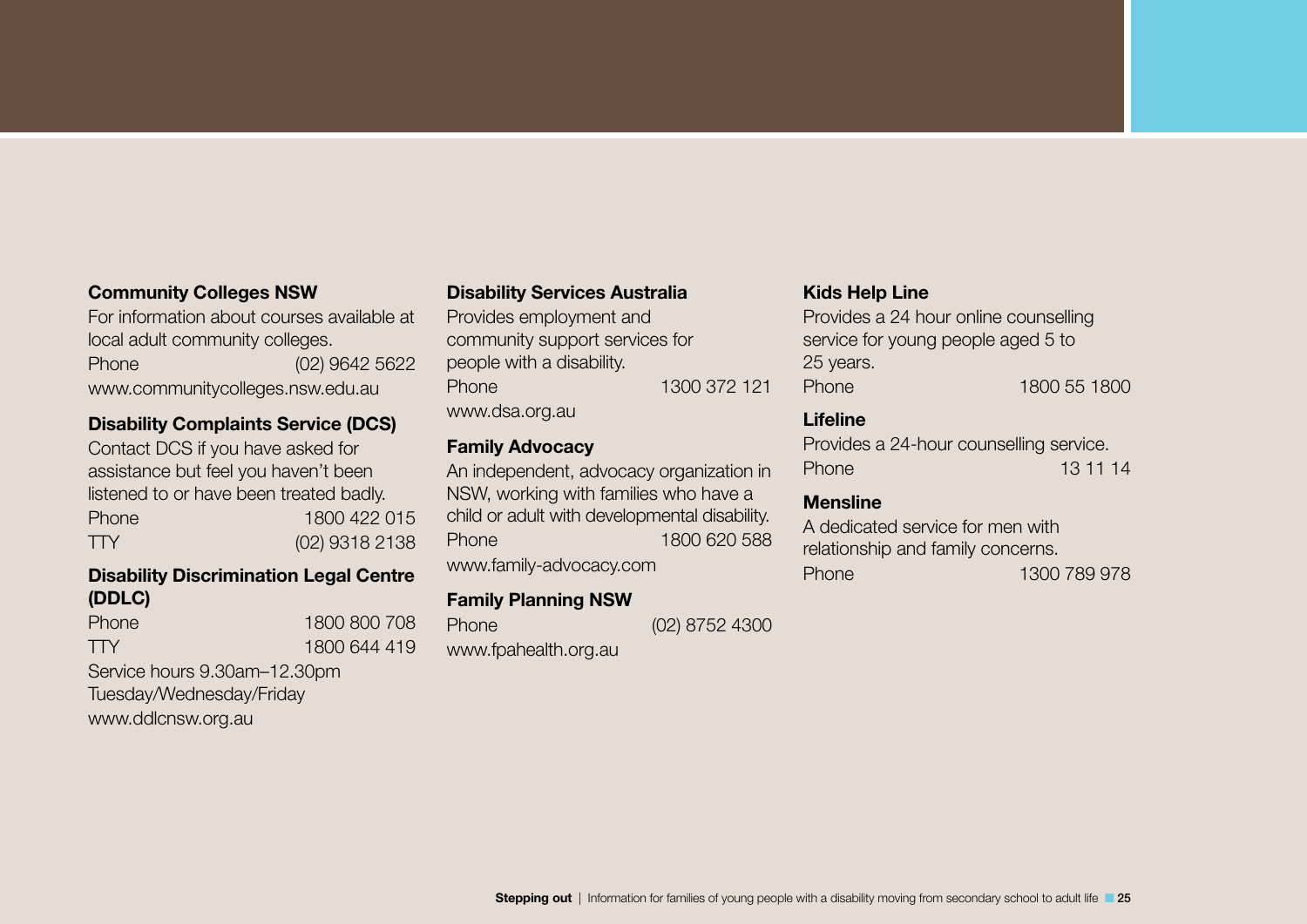### Multicultural Disability Advocacy Association (MDAA) of NSW

An advocacy organisation providing advocacy services and projects for people from a non-English speaking background (NESB) with a disability, their families, carers and service providers in NSW.

| <b>Phone</b> | 1800 629 072     |
|--------------|------------------|
| <b>TTY</b>   | $(02)$ 9687 6325 |
| $\mu$        |                  |

www.mdaa.org.au

### **Nican**

Information on recreation, tourism, sport and the arts for people with a disability. Phone/TTY 1800 806 769 www.nican.com.au

### NSW Council of Social Services (NCOSS)

Phone (02) 9211 2599

www.ncoss.org.au

### NSW Council for Intellectual Disability

The peak body representing the rights and interests of people with an intellectual disability in NSW.

Phone 1800 424 065

www.nswcid.org.au

### People with Disability Australia Inc.

The peak body for advocacy complaints, rights services and supports for people with a disability.

Phone 1800 422 015

www.pwd.org.au

### Physical Disability Council of NSW (PDCN)

The peak body in NSW representing people with a life-long physical disability. Phone 1800 688 831

www.pdcnsw.org.au

26 ■ Ageing, Disability and Home Care, Department of Human Services NSW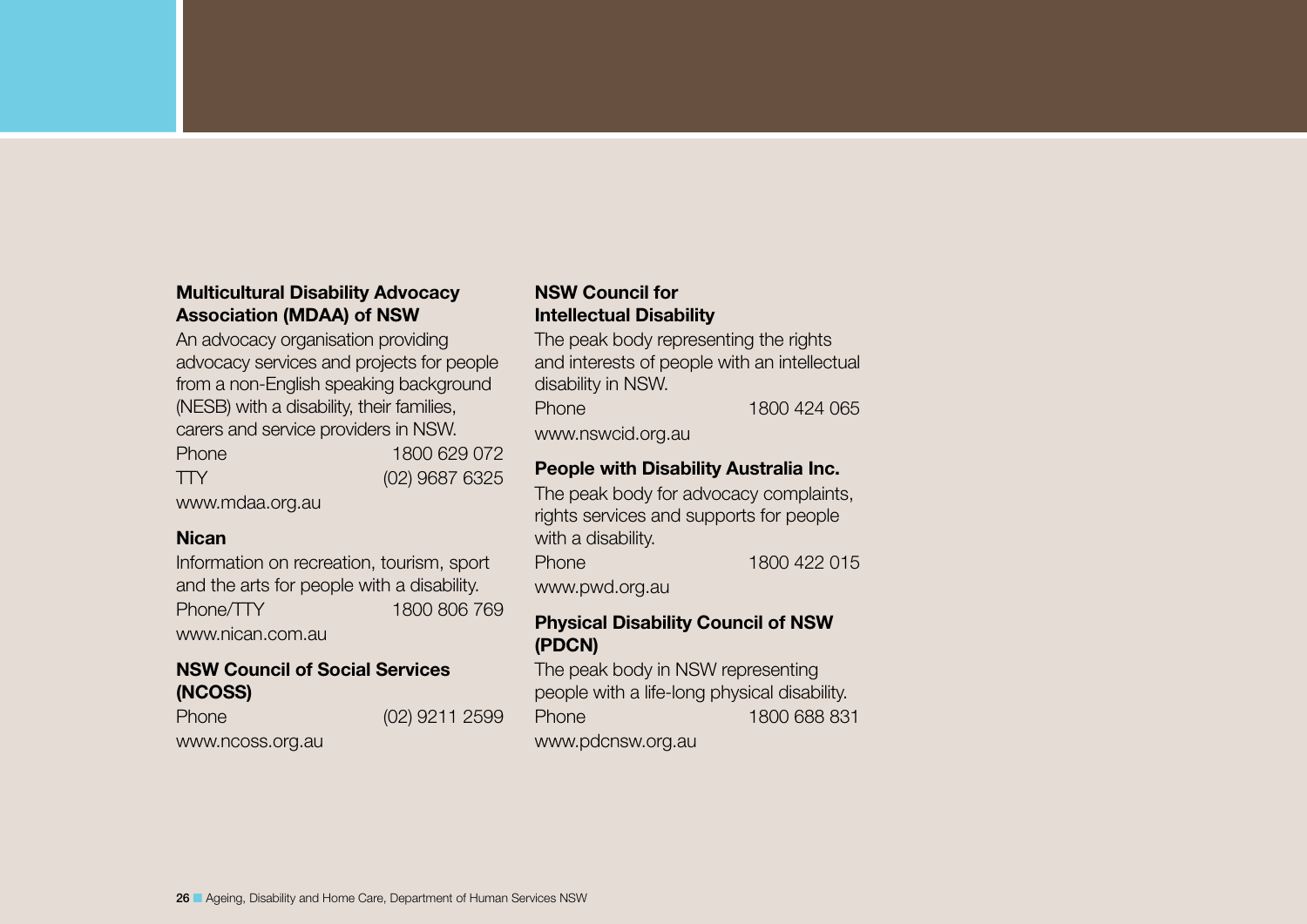### Relationships Australia

Builds stronger relationships to enhance the lives of individuals, families and communities. Phone 1300 364 277 www.relationships.com.au

### Riding for the Disabled Association

Provides riding instruction activities for people with a disability. www.rdansw.org.au

### Sailability Australia

Facilitates sailing and boating throughout Australia for people with a disability in social, recreational and competitive activities.

Phone (02) 8424 7408

www.sailability.org.au

### Sexuality Education Counselling and Consulting Agency (Secca)

Provides support to people with a disability on human relationships, sexuality and sexual health. www.secca.org.au

### Special Olympics

www.specialolympics.com.au

### Translating and Interpreting Service

For help with a language other than English. Phone 13 14 50

### Wheelchair Sports NSW

| Phone:           | $(02)$ 9809 5260 |
|------------------|------------------|
| www.wsnsw.org.au |                  |